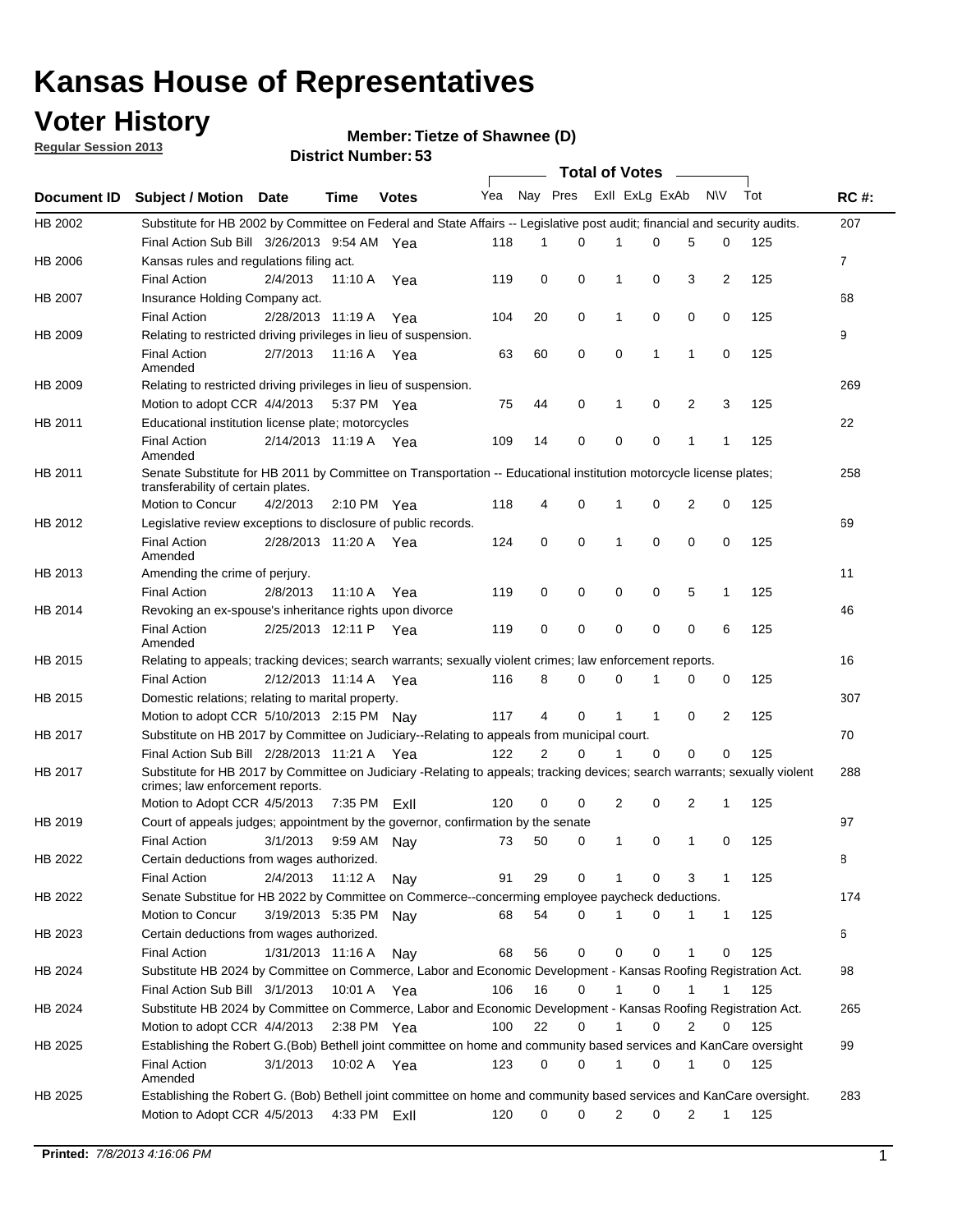### **Voter History**

**Member: Tietze of Shawnee (D)** 

**Regular Session 2013**

|                |                                                                                                                                                                                                                                                        |                       |             |              |     |                         | <b>Total of Votes</b> |             |             |                |           |     |             |
|----------------|--------------------------------------------------------------------------------------------------------------------------------------------------------------------------------------------------------------------------------------------------------|-----------------------|-------------|--------------|-----|-------------------------|-----------------------|-------------|-------------|----------------|-----------|-----|-------------|
| Document ID    | <b>Subject / Motion</b>                                                                                                                                                                                                                                | Date                  | Time        | <b>Votes</b> | Yea | Nay Pres Exll ExLg ExAb |                       |             |             |                | <b>NV</b> | Tot | <b>RC#:</b> |
| HB 2028        | Providing for venue in Shawnee County District Court in certain forfeiture proceedings                                                                                                                                                                 |                       |             |              |     |                         |                       |             |             |                |           |     | 12          |
|                | <b>Final Action</b><br>Amended                                                                                                                                                                                                                         | 2/8/2013              | 11:12 A Yea |              | 119 | 1                       | $\Omega$              | $\mathbf 0$ | 0           | 5              | 0         | 125 |             |
| HB 2028        | Providing for venue in Shawnee County District Court in certain forfeiture proceedings                                                                                                                                                                 |                       |             |              |     |                         |                       |             |             |                |           |     | 199         |
|                | Motion to Concur                                                                                                                                                                                                                                       | 3/25/2013 9:36 AM Yea |             |              | 120 | 0                       | 0                     | 2           | 0           | 2              | 1         | 125 |             |
| HB 2030        | Creating wounded warrior deer hunting permits for injured combat veterans.                                                                                                                                                                             |                       |             |              |     |                         |                       |             |             |                |           |     | 25          |
|                | <b>Final Action</b><br>Amended                                                                                                                                                                                                                         | 2/15/2013 11:16 A     |             | Yea          | 115 | 0                       | 0                     | 2           | 2           | 3              | 3         | 125 |             |
| HB 2033        | Concerning the regulation of knives                                                                                                                                                                                                                    |                       |             |              |     |                         |                       |             |             |                |           |     | 143         |
|                | <b>Final Action</b>                                                                                                                                                                                                                                    | 3/7/2013              | 12:12 P     | Nav          | 93  | 28                      | 0                     | 1           | 0           | 3              | 0         | 125 |             |
| HB 2033        | Concerning the regulation of knives.                                                                                                                                                                                                                   |                       |             |              |     |                         |                       |             |             |                |           |     | 270         |
|                | Motion to adopt CCR 4/4/2013                                                                                                                                                                                                                           |                       | 5:43 PM     | Nav          | 95  | 26                      | 0                     |             | 0           | 3              | 0         | 125 |             |
| HB 2034        | Human trafficking; crimes of commercial sexual exploitation of a child, selling sexual relations, promoting the sale of sexual<br>relations and buying sexual relations; children in need of care; staff secure faciliies.                             |                       |             |              |     |                         |                       |             |             |                |           |     | 17          |
|                | <b>Final Action</b><br>Amended                                                                                                                                                                                                                         | 2/12/2013 11:16 A Yea |             |              | 124 | 0                       | 0                     | 0           | 1           | 0              | 0         | 125 |             |
| HB 2034        | S Sub for HB 2034 by Committee on Judiciary - Human trafficking; crimes of commercial sexual exploitation of a child, selling<br>sexual relations, promoting the sale of sexual relations and buying sexual relations; children in need of care; staff |                       |             |              |     |                         |                       |             |             |                |           |     | 282         |
|                | Motion to Adopt CCR 4/5/2013 4:18 PM FxII                                                                                                                                                                                                              |                       |             |              | 120 | 0                       | 0                     | 2           | $\mathbf 0$ | $\overline{2}$ | 1         | 125 |             |
| HB 2035        | Cities; experience requirements for plumbers, electricians and certain mechanical contractors.                                                                                                                                                         |                       |             |              |     |                         |                       |             |             |                |           |     | 29          |
|                | <b>Final Action</b>                                                                                                                                                                                                                                    | 2/18/2013 11:16 A     |             | Yea          | 117 | 2                       | 0                     | 2           | 0           | 4              | 0         | 125 |             |
| HB 2037        | Public property; religious displays; other displays.                                                                                                                                                                                                   |                       |             |              |     |                         |                       |             |             |                |           |     | 176         |
|                | <b>Final Action</b>                                                                                                                                                                                                                                    | 3/20/2013 10:27 A Yea |             |              | 120 | 3                       | 0                     | 1           | 0           | 1              | 0         | 125 |             |
| HB 2041        | Criminal history record information; definition; municipal court reporting; district court reporting.                                                                                                                                                  |                       |             |              |     |                         |                       |             |             |                |           |     | 19          |
|                | <b>Final Action</b>                                                                                                                                                                                                                                    | 2/13/2013 11:23 A     |             | Yea          | 119 | 3                       | 0                     | 0           | 0           | 3              | 0         | 125 |             |
| HB 2042        | Appraisal of property for taxation purposes; appeals; changes.                                                                                                                                                                                         |                       |             |              |     |                         |                       |             |             |                |           |     | 158         |
|                | <b>Final Action</b><br>Amended                                                                                                                                                                                                                         | 3/18/2013 11:19 A     |             | Yea          | 109 | 12                      | 0                     | 2           | 0           | 2              | 0         | 125 |             |
| HB 2043        | Aggravated battery; driving under the influence.                                                                                                                                                                                                       |                       |             |              |     |                         |                       |             |             |                |           |     | 100         |
|                | <b>Final Action</b><br>Amended                                                                                                                                                                                                                         | 3/1/2013              | 10:03 A Yea |              | 123 | 0                       | 0                     | 1           | 0           | 1              | 0         | 125 |             |
| HB 2043        | Senate Substitute for HB 2043 by Committee on Judiciary - Attorney general; duties and responsibilities; notice of intent to<br>seek the death penalty.                                                                                                |                       |             |              |     |                         |                       |             |             |                |           |     | 271         |
|                | Motion to adopt CCR 4/4/2013                                                                                                                                                                                                                           |                       | 5:48 PM Yea |              | 121 | 0                       | 0                     |             | 0           | 3              | 0         | 125 |             |
| <b>HB 2044</b> | Increasing the penalty for a person who distributes a controlled substance that causes great bodily harm or death.                                                                                                                                     |                       |             |              |     |                         |                       |             |             |                |           |     | 101         |
|                | <b>Final Action</b><br>Amended                                                                                                                                                                                                                         | 3/1/2013              | 10:05 A     | Yea          | 112 | 11                      | $\Omega$              | 1           | 0           | 1              | 0         | 125 |             |
| HB 2047        | Requiring certain municipalities to vote to increase property tax revenues over previous year when such increase exceeds<br>inflation; publication.                                                                                                    |                       |             |              |     |                         |                       |             |             |                |           |     | 186         |
|                | <b>Final Action</b><br>Amended                                                                                                                                                                                                                         | 3/21/2013 11:29 A     |             | Nay          | 68  | 53                      | 0                     |             | 0           | 3              | 0         | 125 |             |
| HB 2049        | Kansas department of agriculture; increasing certain fees and eliminating sunsets on various program fees.                                                                                                                                             |                       |             |              |     |                         |                       |             |             |                |           |     | 59          |
|                | <b>Final Action</b><br>Amended                                                                                                                                                                                                                         | 2/27/2013 12:23 P     |             | Yea          | 77  | 46                      | 0                     |             | 0           | 1              | 0         | 125 |             |
| HB 2049        | Kansas department of agriculture; increasing certain fees; concerning sunsets on various program fees.                                                                                                                                                 |                       |             |              |     |                         |                       |             |             |                |           |     | 324         |
|                | Motion to adopt CCR 6/2/2013                                                                                                                                                                                                                           |                       | 12:28 A     | Nay          | 45  | 64                      | 0                     | 1           | 0           | 6              | 9         | 125 |             |
| HB 2050        | Agriculture; agricultural chemical registration; pesticide business liablity insurance; repeal of the Kansas agricultural liming<br>materials act.                                                                                                     |                       |             |              |     |                         |                       |             |             |                |           |     | 60          |
|                | <b>Final Action</b><br>Amended                                                                                                                                                                                                                         | 2/27/2013 12:25 P     |             | Yea          | 103 | 20                      | 0                     | 1           | 0           | 1              | 0         | 125 |             |
| HB 2051        | Substitute for HB 2051 by Committee on Agriculture and Natural Resources--Amending provisions relating to dams,<br>obstructions, sstreams and water flex accounts and transfer permits.                                                                |                       |             |              |     |                         |                       |             |             |                |           |     | 50          |
|                | Final Action Sub Bill 2/26/2013 2:12 PM Yea                                                                                                                                                                                                            |                       |             |              | 117 | 2                       | 0                     | 0           | 0           | 0              | 6         | 125 |             |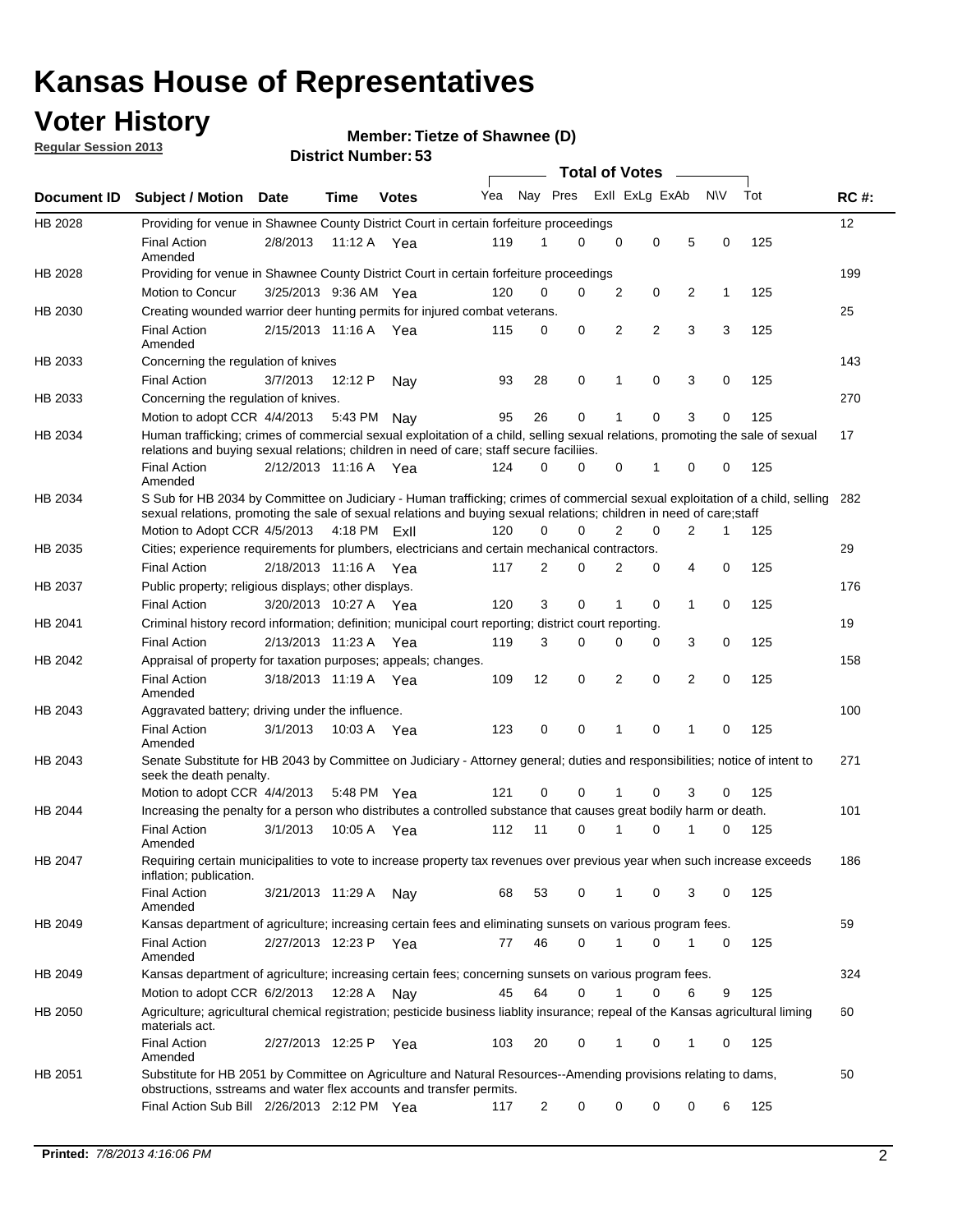### **Voter History**

**Member: Tietze of Shawnee (D)** 

**Regular Session 2013**

|                |                                                                                                                                                                                                                                          |                       |             | טט וסווווטנו ויטווווטכו |     |                |          | <b>Total of Votes</b> |                | $\sim$         |                |                |     |             |
|----------------|------------------------------------------------------------------------------------------------------------------------------------------------------------------------------------------------------------------------------------------|-----------------------|-------------|-------------------------|-----|----------------|----------|-----------------------|----------------|----------------|----------------|----------------|-----|-------------|
| Document ID    | <b>Subject / Motion Date</b>                                                                                                                                                                                                             |                       | <b>Time</b> | <b>Votes</b>            | Yea |                | Nay Pres |                       | Exll ExLg ExAb |                |                | <b>NV</b>      | Tot | <b>RC#:</b> |
| HB 2052        | Discharging a firearm inside or into a city; unlawful acts; exceptions.                                                                                                                                                                  |                       |             |                         |     |                |          |                       |                |                |                |                |     | 155         |
|                | <b>Final Action</b><br>Amended                                                                                                                                                                                                           | 3/14/2013 11:20 A Yea |             |                         | 121 | $\overline{2}$ | 0        |                       | 0              | 0              | 2              | 0              | 125 |             |
| HB 2052        | Senate Substitute for HB 2052 by Committee on Federal and State Affairs - Concerning firearms; personal and family<br>protection act; concealed handguns in public building; other changes; unlawful discharge of a firearm inside city. |                       |             |                         |     |                |          |                       |                |                |                |                |     | 300         |
|                | Motion to Adopt CCR 4/5/2013                                                                                                                                                                                                             |                       | 10:24 P     | ExII                    | 104 | 16             | $\Omega$ |                       | 2              | 0              | 2              | 1              | 125 |             |
| HB 2055        | Personal and Familly Protection Act; public buildings; adequate security.                                                                                                                                                                |                       |             |                         |     |                |          |                       |                |                |                |                |     | 156         |
|                | <b>Final Action</b><br>Amended                                                                                                                                                                                                           | 3/14/2013 11:26 A     |             | Nav                     | 84  | 38             | 0        |                       | 0              | 0              | 2              | 1              | 125 |             |
| HB 2057        | Concerning property taxation; relating to county appraisers; appointing interim appraiser.                                                                                                                                               |                       |             |                         |     |                |          |                       |                |                |                |                |     | 208         |
|                | <b>Final Action</b>                                                                                                                                                                                                                      | 3/26/2013 9:55 AM Yea |             |                         | 119 | 0              | 0        |                       | $\mathbf{1}$   | 0              | 5              | 0              | 125 |             |
| HB 2058        | Taxation of helium and certain other gases under mineral severance tax, and prohibition of certain refunds related thereto.                                                                                                              |                       |             |                         |     |                |          |                       |                |                |                |                |     | 159         |
|                | <b>Final Action</b>                                                                                                                                                                                                                      | 3/18/2013 11:21 A Yea |             |                         | 119 | 2              | 0        |                       | $\overline{2}$ | $\Omega$       | 2              | $\Omega$       | 125 |             |
| HB 2059        | Income tax deductions and modifications and severance tax exemptions; basis of partner's interest and shareholder's stock;<br>statutory clarification.                                                                                   |                       |             |                         |     |                |          |                       |                |                |                |                |     | 14          |
|                | <b>Final Action</b><br>Amended                                                                                                                                                                                                           | 2/11/2013 11:42 A     |             | Yea                     | 122 | 2              | 0        |                       | 0              | 0              | 1              | 0              | 125 |             |
| HB 2059        | Income tax deductions and modifications and severance tax exemptions; basis of partner's interest and shareholder's stock;<br>statutory clarification.                                                                                   |                       |             |                         |     |                |          |                       |                |                |                |                |     | 293         |
|                | Motion to Concur                                                                                                                                                                                                                         | 4/5/2013              | 8:14 PM     | ExII                    | 0   | 120            | 0        |                       | 2              | 0              | $\overline{2}$ | 1              | 125 |             |
| HB 2059        | Income tax rates, deductions and credits; rural opportunity zones; sales tax rates and distribution of revenue; severance tax;<br>and property tax exemptions for IRB property and property damaged by natural disaster.                 |                       |             |                         |     |                |          |                       |                |                |                |                |     | 322         |
|                | Motion to adopt CCR 6/2/2013                                                                                                                                                                                                             |                       | 12:11 A     | Nav                     | 69  | 45             | 0        |                       | $\mathbf{1}$   | $\Omega$       | 6              | 4              | 125 |             |
| HB 2060        | Prohibiting certain confined persons from receiving food sales tax refunds and homestead property tax refunds.                                                                                                                           |                       |             |                         |     |                |          |                       |                |                |                |                |     | 10          |
|                | <b>Final Action</b><br>Amended                                                                                                                                                                                                           | 2/7/2013              | 11:18 A     | Yea                     | 123 | $\mathbf 0$    | 0        |                       | $\Omega$       | 1              | 1              | 0              | 125 |             |
| HB 2065        | Creating the crime of home improvement fraud.                                                                                                                                                                                            |                       |             |                         |     |                |          |                       |                |                |                |                |     | 20          |
|                | <b>Final Action</b><br>Amended                                                                                                                                                                                                           | 2/13/2013 11:26 A Yea |             |                         | 106 | 16             | 0        |                       | $\mathbf 0$    | 0              | 3              | 0              | 125 |             |
| HB 2066        | Physical therapists; evaluation and treatment of patients.                                                                                                                                                                               |                       |             |                         |     |                |          |                       |                |                |                |                |     | 26          |
|                | <b>Final Action</b><br>Amended                                                                                                                                                                                                           | 2/15/2013 11:18 A     |             | Nav                     | 98  | 16             | 0        |                       | 2              | $\overline{2}$ | 3              | 4              | 125 |             |
| <b>HB 2067</b> | Board of nursing; assistant attorneys general.                                                                                                                                                                                           |                       |             |                         |     |                |          |                       |                |                |                |                |     | 15          |
|                | <b>Final Action</b>                                                                                                                                                                                                                      | 2/11/2013 11:44 A Yea |             |                         | 123 | 1              | 0        |                       | 0              | 0              | 1              | 0              | 125 |             |
| HB 2069        | Public policy; certain city ordinances and county resolutions declared void.                                                                                                                                                             |                       |             |                         |     |                |          |                       |                |                |                |                |     | 102         |
|                | <b>Final Action</b><br>Amended                                                                                                                                                                                                           | 3/1/2013              | 10:06 A     | Nav                     | 92  | 31             | 0        |                       | 1              | $\Omega$       | 1              | $\mathbf 0$    | 125 |             |
| HB 2069        | Public policy; certain city ordinances and county resolutions declared void.                                                                                                                                                             |                       |             |                         |     |                |          |                       |                |                |                |                |     | 292         |
|                | <b>Motion to Concur</b>                                                                                                                                                                                                                  | 4/5/2013              | 8:04 PM     | ExII                    | 88  | 32             | 0        |                       | 2              | 0              | $\overline{2}$ | 1              | 125 |             |
| HB 2070        | Appearance bond conditions; surety and bounty hunter regulation.                                                                                                                                                                         |                       |             |                         |     |                |          |                       |                |                |                |                |     | 103         |
|                | <b>Final Action</b><br>Amended                                                                                                                                                                                                           | 3/1/2013              |             | 10:08 A Yea             | 122 | $\mathbf{1}$   | 0        |                       | $\mathbf{1}$   | 0              | 1              | 0              | 125 |             |
| HB 2074        | Cities and counties; solid waste disposal areas; restrictions.                                                                                                                                                                           |                       |             |                         |     |                |          |                       |                |                |                |                |     | 139         |
|                | <b>Emergency Final</b><br><b>Action Amend</b>                                                                                                                                                                                            | 3/1/2013              |             | 1:11 PM Yea             | 102 | 19             | 0        |                       | 1              | 0              | 1              | $\overline{2}$ | 125 |             |
| HB 2075        | Cities; qualifications and rehabilitation of abandoned property.                                                                                                                                                                         |                       |             |                         |     |                |          |                       |                |                |                |                |     | 61          |
|                | <b>Final Action</b><br>Amended                                                                                                                                                                                                           | 2/27/2013 12:27 P Yea |             |                         | 72  | 51             | 0        |                       | 1              | 0              | 1              | 0              | 125 |             |
| HB 2077        | Granting professional licenses to military service members.<br><b>Final Action</b><br>Amended                                                                                                                                            | 2/26/2013 2:13 PM Yea |             |                         | 119 | 0              | 0        |                       | $\overline{2}$ | 0              | $\overline{2}$ | 2              | 125 | 51          |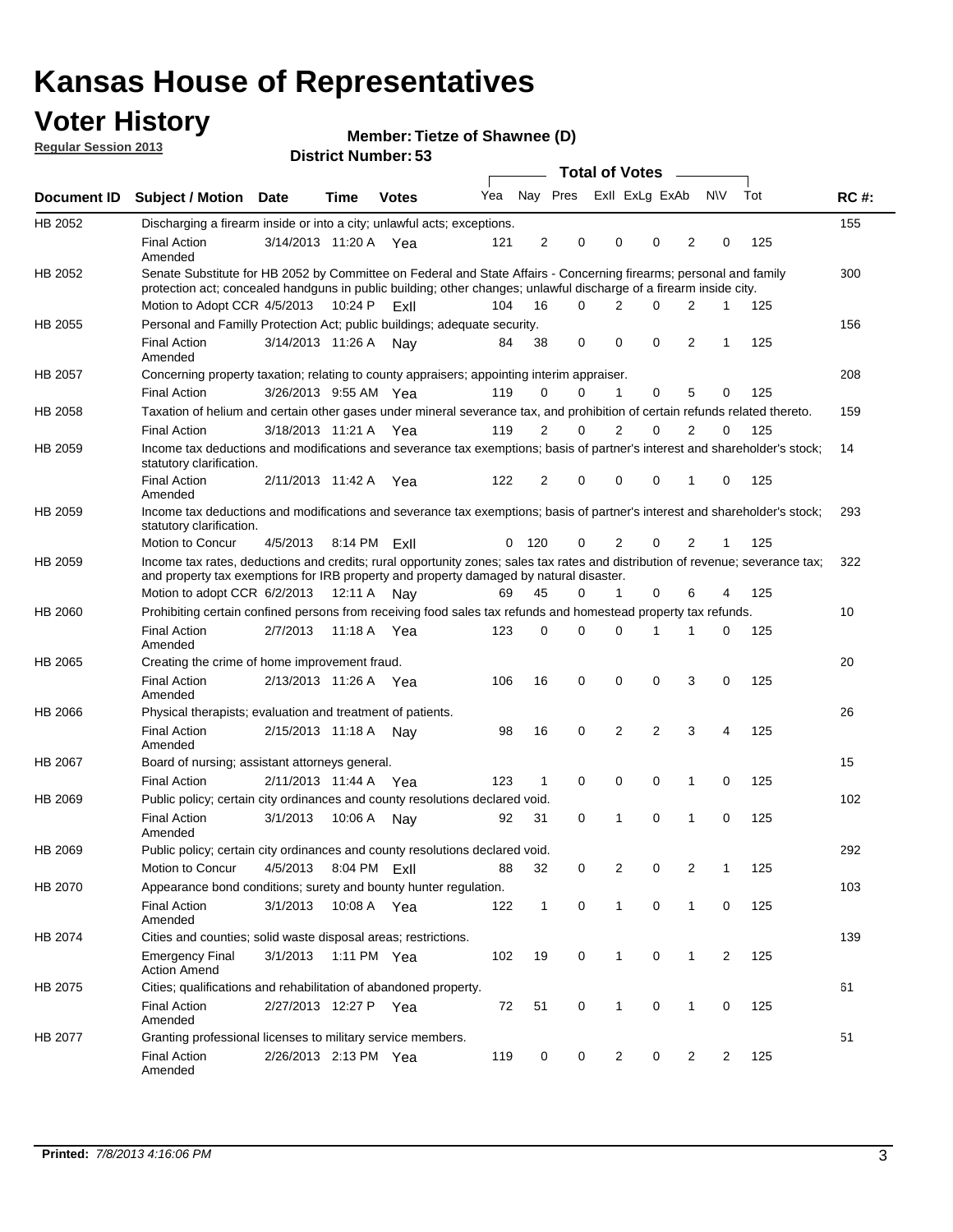### **Voter History**

**Member: Tietze of Shawnee (D)** 

**Regular Session 2013**

|             |                                                                                                                                                                                                       |                       |              |              |     |                         |          | <b>Total of Votes</b> |   | $\sim$         |           |     |             |
|-------------|-------------------------------------------------------------------------------------------------------------------------------------------------------------------------------------------------------|-----------------------|--------------|--------------|-----|-------------------------|----------|-----------------------|---|----------------|-----------|-----|-------------|
| Document ID | Subject / Motion Date                                                                                                                                                                                 |                       | <b>Time</b>  | <b>Votes</b> | Yea | Nay Pres Exll ExLg ExAb |          |                       |   |                | <b>NV</b> | Tot | <b>RC#:</b> |
| HB 2078     | Authorizing certain licensing boards to accept education, training or experience completed in the military towards licensure in<br>this state.                                                        |                       |              |              |     |                         |          |                       |   |                |           |     | 52          |
|             | <b>Final Action</b><br>Amended                                                                                                                                                                        | 2/26/2013 2:14 PM Yea |              |              | 119 | 0                       | 0        | 2                     | 0 | 2              | 2         | 125 |             |
| HB 2078     | Authorizing certain licensing boards to accept education, training or experience of military service members towards obtaining 275<br>licensure in this state.                                        |                       |              |              |     |                         |          |                       |   |                |           |     |             |
|             | Motion to adopt CCR 4/5/2013                                                                                                                                                                          |                       | 11:42 A      | ExII         | 120 | 0                       | 0        | 2                     | 0 | 3              | 0         | 125 |             |
| HB 2081     | Forfeiture of property related to violations of certain criminal acts.                                                                                                                                |                       |              |              |     |                         |          |                       |   |                |           |     | 18          |
|             | <b>Final Action</b><br>Amended                                                                                                                                                                        | 2/12/2013 11:17 A Yea |              |              | 124 | 0                       | 0        | 0                     | 1 | 0              | 0         | 125 |             |
| HB 2081     | Forfeiture of property related to violations of certain criminal acts.                                                                                                                                |                       |              |              |     |                         |          |                       |   |                |           |     | 306         |
|             | Motion to adopt CCR 5/10/2013 10:38 A                                                                                                                                                                 |                       |              | Yea          | 121 | 0                       | 0        | 1                     | 1 | $\overline{2}$ | 0         | 125 |             |
| HB 2083     | Public employees relations boards; assessment of certain costs.                                                                                                                                       |                       |              |              |     |                         |          |                       |   |                |           |     | 104         |
|             | <b>Final Action</b><br>Amended                                                                                                                                                                        | 3/1/2013              | 10:09 A      | Nay          | 87  | 36                      | 0        | 1                     | 0 | 1              | 0         | 125 |             |
| HB 2084     | Tax credits for community services contributions; youth apprenticeship and entrepreneurship.                                                                                                          |                       |              |              |     |                         |          |                       |   |                |           |     | 105         |
|             | <b>Final Action</b><br>Amended                                                                                                                                                                        | 3/1/2013              | 10:11 A      | Yea          | 120 | 3                       | 0        | 1                     | 0 | 1              | 0         | 125 |             |
| HB 2084     | Tax credits for community services contributions; youth apprenticeship and entrepreneurship.                                                                                                          |                       |              |              |     |                         |          |                       |   |                |           |     | 316         |
|             | Sub Motion to Concur 5/24/2013 9:33 AM Nay                                                                                                                                                            |                       |              |              |     | 5 109                   | 0        | 1                     | 0 | 9              | 1         | 125 |             |
| HB 2086     | Eligible infrastructure costs for tax increment financing and community improvement districts; bond repayment tax revenue<br>pledge requirements.                                                     |                       |              |              |     |                         |          |                       |   |                |           |     | 160         |
|             | <b>Final Action</b>                                                                                                                                                                                   | 3/18/2013 11:24 A     |              | Yea          | 61  | 60                      | 0        | 2                     | 0 | 2              | 0         | 125 |             |
| HB 2086     | Eligible infrastructure costs for tax increment financing and community improvement districts; bond repayment tax revenue<br>pledge requirements.                                                     |                       |              |              |     |                         |          |                       |   |                |           |     | 173         |
|             | <b>Final Action</b>                                                                                                                                                                                   | 3/19/2013 5:25 PM     |              | Yea          | 81  | 41                      | 0        | 1                     | 0 | 1              | 1         | 125 |             |
| HB 2091     | Publication of delinquent personal property tax statements.                                                                                                                                           |                       |              |              |     |                         |          |                       |   |                |           |     | 161         |
|             | <b>Final Action</b><br>Amended                                                                                                                                                                        | 3/18/2013 11:25 A     |              | Nav          | 81  | 40                      | $\Omega$ | 2                     | 0 | 2              | 0         | 125 |             |
| HB 2093     | Amending the crime of identity theft.                                                                                                                                                                 |                       |              |              |     |                         |          |                       |   |                |           |     | 106         |
|             | <b>Final Action</b><br>Amended                                                                                                                                                                        | 3/1/2013              | 10:12 A Yea  |              | 123 | 0                       | 0        | 1                     | 0 | 1              | 0         | 125 |             |
| HB 2093     | Senate Substitute for HB 2093 by Committee on Judiciary - Identity theft and identity fraud; unlawful acts concerning<br>computers; DNA testing and exculpatory evidence; murder in the first degree. |                       |              |              |     |                         |          |                       |   |                |           |     | 289         |
|             | Motion to Adopt CCR 4/5/2013 7:49 PM ExII                                                                                                                                                             |                       |              |              | 118 | 2                       | 0        | 2                     | 0 | 2              | 1         | 125 |             |
| HB 2094     | Student electronic privacy at public and private postsecondary educational institutions.                                                                                                              |                       |              |              |     |                         |          |                       |   |                |           |     | 164         |
|             | <b>Final Action</b><br>Amended                                                                                                                                                                        | 3/19/2013 10:33 A     |              | Yea          | 123 | 0                       | 0        |                       | 0 | 1              | 0         | 125 |             |
| HB 2096     | Local governmental entities and investment of public moneys.                                                                                                                                          |                       |              |              |     |                         |          |                       |   |                |           |     | 23          |
|             | <b>Final Action</b>                                                                                                                                                                                   | 2/14/2013 11:21 A     |              | Yea          | 123 | 0                       | 0        | 0                     | 0 | 1              | 1         | 125 |             |
| HB 2099     | Insurance- updating certain statutory references.                                                                                                                                                     |                       |              |              |     |                         |          |                       |   |                |           |     | 71          |
|             | Final Action<br>Amended                                                                                                                                                                               | 2/28/2013 11:23 A Yea |              |              | 124 | 0                       | 0        | 1                     | 0 | 0              | 0         | 125 |             |
| HB 2101     | Interstate transmission siting compact.                                                                                                                                                               |                       |              |              |     |                         |          |                       |   |                |           |     | 209         |
|             | <b>Final Action</b><br>Amended                                                                                                                                                                        | 3/26/2013 9:56 AM Yea |              |              | 118 | 1                       | 0        | 1                     | 0 | 5              | 0         | 125 |             |
| HB 2105     | Substitute HB 2105 by Committee on Commerce, Labor and Economic Development - Employment security law.                                                                                                |                       |              |              |     |                         |          |                       |   |                |           |     | 107         |
|             | Final Action Sub Bill 3/1/2013                                                                                                                                                                        |                       | 10:13 A Nay  |              | 88  | 35                      | 0        |                       | 0 | 1              | 0         | 125 |             |
| HB 2105     | Substitute HB 2105 by Committee on Commerce, Labor and Economic Development - Employment security law.                                                                                                |                       |              |              |     |                         |          |                       |   |                |           |     | 298         |
|             | Motion to adopt CCR 4/5/2013                                                                                                                                                                          |                       | 9:46 PM ExII |              | 89  | 31                      | 0        | 2                     | 0 | 2              | 1         | 125 |             |
| HB 2106     | Portable electronics insurance act.                                                                                                                                                                   |                       |              |              |     |                         |          |                       |   |                |           |     | 133         |
|             | <b>Emergency Final</b><br>Action                                                                                                                                                                      | 3/1/2013              | 1:03 PM Yea  |              | 117 | 4                       | 0        | $\mathbf{1}$          | 0 | $\mathbf{1}$   | 2         | 125 |             |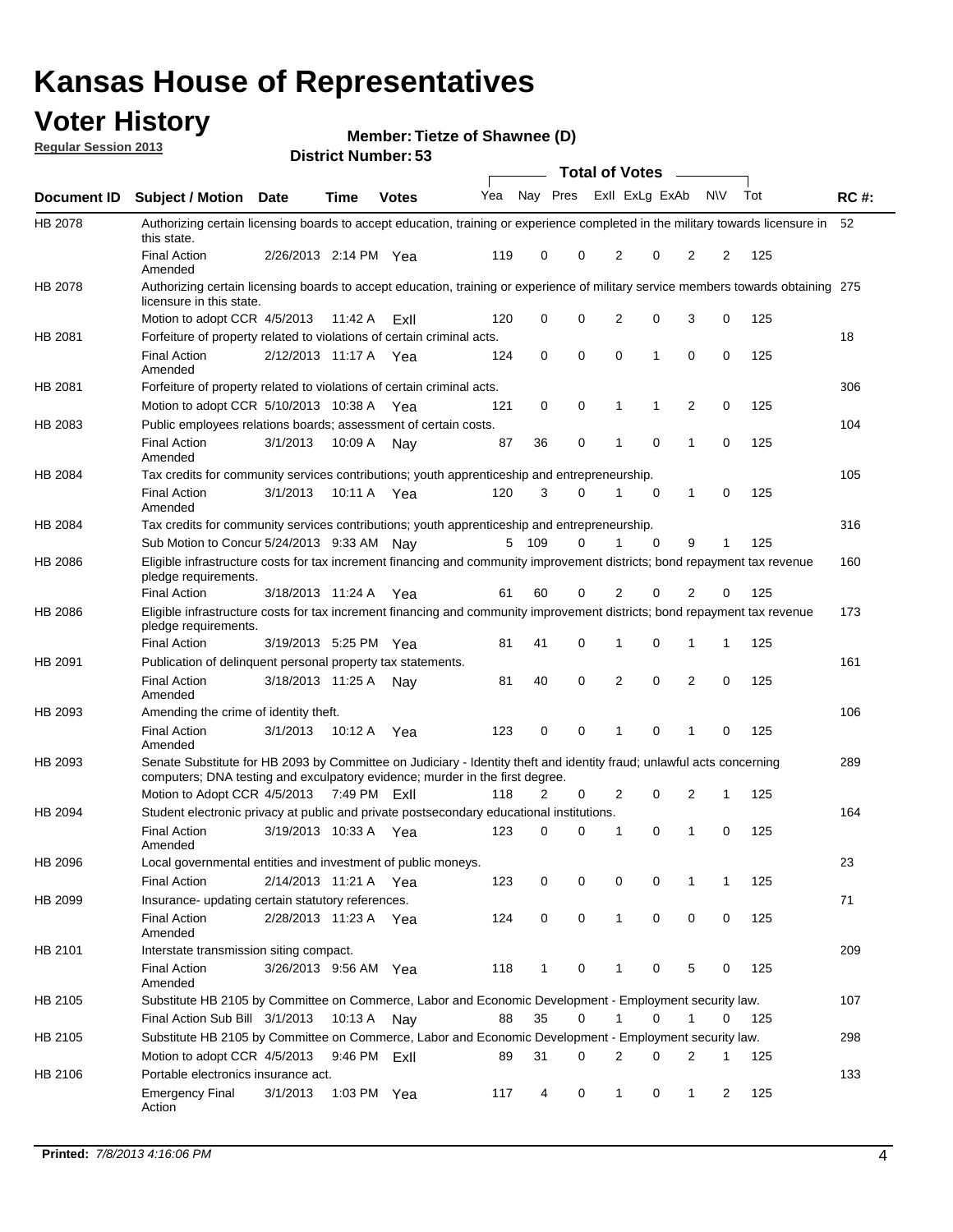### **Voter History**

**Member: Tietze of Shawnee (D)** 

**Regular Session 2013**

|             |                                                                                                                                                                                                                                                                      |                       |             |              |     |                | <b>Total of Votes</b>   |                |   | $\sim$         |                |     |             |
|-------------|----------------------------------------------------------------------------------------------------------------------------------------------------------------------------------------------------------------------------------------------------------------------|-----------------------|-------------|--------------|-----|----------------|-------------------------|----------------|---|----------------|----------------|-----|-------------|
| Document ID | <b>Subject / Motion</b>                                                                                                                                                                                                                                              | Date                  | <b>Time</b> | <b>Votes</b> | Yea |                | Nay Pres Exll ExLg ExAb |                |   |                | <b>NV</b>      | Tot | <b>RC#:</b> |
| HB 2107     | Insurance; enacting the electronic notice and document act.                                                                                                                                                                                                          |                       |             |              |     |                |                         |                |   |                |                |     | 134         |
|             | <b>Emergency Final</b><br><b>Action Amend</b>                                                                                                                                                                                                                        | 3/1/2013              | 1:04 PM Yea |              | 121 | 0              | 0                       | 1              | 0 | 1              | 2              | 125 |             |
| HB 2107     | Insurance; enacting the electronic notice and document act, return of premiums separate from the notice of adverse<br>underwriting decision, statutory updates, uninsurable health plan increase in lifetime limit, mandate lite, certain company<br>dividend plans. |                       |             |              |     |                |                         |                |   |                |                |     | 281         |
|             | Motion to Adopt CCR 4/5/2013                                                                                                                                                                                                                                         |                       | 4:06 PM     | ExII         | 69  | 50             | 0                       | $\overline{2}$ | 0 | 3              | 1              | 125 |             |
| HB 2109     | School finance; military pupil count.                                                                                                                                                                                                                                |                       |             |              |     |                |                         |                |   |                |                |     | 108         |
|             | <b>Final Action</b>                                                                                                                                                                                                                                                  | 3/1/2013              | 10:15A      | Yea          | 104 | 19             | 0                       | 1              | 0 | $\mathbf{1}$   | 0              | 125 |             |
| HB 2109     | Enacting the Kansas children's protection act.                                                                                                                                                                                                                       |                       |             |              |     |                |                         |                |   |                |                |     | 277         |
|             | Motion to Adopt CCR 4/5/2013                                                                                                                                                                                                                                         |                       | 12:31 P     | ExII         | 116 | $\overline{2}$ | 0                       | 2              | 0 | 3              | $\overline{2}$ | 125 |             |
| HB 2112     | Campaign finance; transfer of campaign money to another candidacy.                                                                                                                                                                                                   |                       |             |              |     |                |                         |                |   |                |                |     | 72          |
|             | <b>Final Action</b><br>Amended                                                                                                                                                                                                                                       | 2/28/2013 11:25 A     |             | Nav          | 95  | 29             | 0                       | 1              | 0 | 0              | 0              | 125 |             |
| HB 2114     | Debt setoff: collection assistance fee.                                                                                                                                                                                                                              |                       |             |              |     |                |                         |                |   |                |                |     | 21          |
|             | <b>Final Action</b>                                                                                                                                                                                                                                                  | 2/13/2013 11:34 A     |             | Yea          | 90  | 32             | 0                       | 0              | 0 | 3              | 0              | 125 |             |
| HB 2115     | Relating to the employment of retired judges and justices.                                                                                                                                                                                                           |                       |             |              |     |                |                         |                |   |                |                |     | 73          |
|             | <b>Final Action</b>                                                                                                                                                                                                                                                  | 2/28/2013 11:27 A     |             | Yea          | 124 | 0              | 0                       | 1              | 0 | 0              | 0              | 125 |             |
| HB 2115     | Courts; employment of retired judges and justices; court debt setoff.                                                                                                                                                                                                |                       |             |              |     |                |                         |                |   |                |                |     | 309         |
|             | Motion to Adopt CCR 5/14/2013 2:14 PM Yea                                                                                                                                                                                                                            |                       |             |              | 100 | 13             | 0                       | 1              | 0 | 9              | 2              | 125 |             |
| HB 2118     | Preservation of historic property; environs authority deleted.                                                                                                                                                                                                       |                       |             |              |     |                |                         |                |   |                |                |     | 62          |
|             | <b>Final Action</b>                                                                                                                                                                                                                                                  | 2/27/2013 12:30 P     |             | Nay          | 99  | 24             | 0                       |                | 0 | 1              | 0              | 125 |             |
| HB 2120     | Updating provisions relating to the Kansas bureau of investigations DNA database.                                                                                                                                                                                    |                       |             |              |     |                |                         |                |   |                |                |     | 109         |
|             | <b>Final Action</b><br>Amended                                                                                                                                                                                                                                       | 3/1/2013              | 10:16 A     | Yea          | 121 | 2              | 0                       | 1              | 0 | 1              | 0              | 125 |             |
| HB 2120     | Updating provisions relating to DNA collection and DNA evidence; amending the definition of a bet for purposes of the Kansas 302<br>criminal code; sentencing for possession of a firearm during a drug felony                                                       |                       |             |              |     |                |                         |                |   |                |                |     |             |
|             | Motion to adopt CCR 5/9/2013                                                                                                                                                                                                                                         |                       | 11:32 A Yea |              | 74  | 49             | 0                       |                | 0 | 1              | 0              | 125 |             |
| HB 2122     | Real estate brokers and salespersons; licensing requirements; sales transaction requirements.                                                                                                                                                                        |                       |             |              |     |                |                         |                |   |                |                |     | 37          |
|             | <b>Final Action</b><br>Amended                                                                                                                                                                                                                                       | 2/20/2013 11:13 A Yea |             |              | 121 | 1              | 0                       |                | 0 | $\overline{2}$ | 0              | 125 |             |
| HB 2125     | Increasing real estate broker's and salesperson's license fees.                                                                                                                                                                                                      |                       |             |              |     |                |                         |                |   |                |                |     | 38          |
|             | <b>Final Action</b>                                                                                                                                                                                                                                                  | 2/20/2013 12:16 P     |             | Nav          | 71  | 50             | 1                       | 0              | 0 | 0              | 3              | 125 |             |
| HB 2128     | Open records act; exceptions.                                                                                                                                                                                                                                        |                       |             |              |     |                |                         |                |   |                |                |     | 74          |
|             | <b>Final Action</b><br>Amended                                                                                                                                                                                                                                       | 2/28/2013 11:28 A     |             | Yea          | 124 | 0              | 0                       | 1              | 0 | 0              | 0              | 125 |             |
| HB 2128     | Open records act; exceptions.                                                                                                                                                                                                                                        |                       |             |              |     |                |                         |                |   |                |                |     | 259         |
|             | Motion to Concur                                                                                                                                                                                                                                                     | 4/3/2013              | 10:29 A     | Yea          | 119 | 0              | 0                       |                | 0 | 3              | $\overline{2}$ | 125 |             |
| HB 2130     | Elections; petition circulators.                                                                                                                                                                                                                                     |                       |             |              |     |                |                         |                |   |                |                |     | 30          |
|             | <b>Final Action</b>                                                                                                                                                                                                                                                  | 2/18/2013 11:17 A     |             | Yea          | 118 | $\mathbf{1}$   | 0                       | $\overline{2}$ | 0 | 4              | 0              | 125 |             |
| HB 2135     | Property tax exemption; military housing.                                                                                                                                                                                                                            |                       |             |              |     |                |                         |                |   |                |                |     | 162         |
|             | <b>Final Action</b>                                                                                                                                                                                                                                                  | 3/18/2013 11:27 A     |             | Yea          | 117 | 4              | 0                       | $\overline{c}$ | 0 | $\overline{2}$ | 0              | 125 |             |
| HB 2138     | Repealing statutes related to oil and gas.                                                                                                                                                                                                                           |                       |             |              |     |                |                         |                |   |                |                |     | 53          |
|             | <b>Final Action</b><br>Amended                                                                                                                                                                                                                                       | 2/26/2013 2:16 PM Yea |             |              | 119 | 0              | 0                       | $\overline{2}$ | 0 | $\overline{2}$ | 2              | 125 |             |
| HB 2139     | Canceled warrants.                                                                                                                                                                                                                                                   |                       |             |              |     |                |                         |                |   |                |                |     | 75          |
|             | <b>Final Action</b><br>Amended                                                                                                                                                                                                                                       | 2/28/2013 11:30 A     |             | Nay          | 99  | 25             | 0                       | $\mathbf{1}$   | 0 | 0              | 0              | 125 |             |
| HB 2139     | Canceled warrants.                                                                                                                                                                                                                                                   |                       |             |              |     |                |                         |                |   |                |                |     | 266         |
|             | Motion to Concur                                                                                                                                                                                                                                                     | 4/4/2013              | 2:40 PM Yea |              | 114 | 8              | 0                       | 1              | 0 | 2              | 0              | 125 |             |
| HB 2140     | Repealing K.S.A. 72-60b03                                                                                                                                                                                                                                            |                       |             |              |     |                |                         |                |   |                |                |     | 39          |
|             | <b>Final Action</b>                                                                                                                                                                                                                                                  | 2/20/2013 12:17 P     |             | Yea          | 122 | 0              | 0                       | 0              | 0 | 0              | 3              | 125 |             |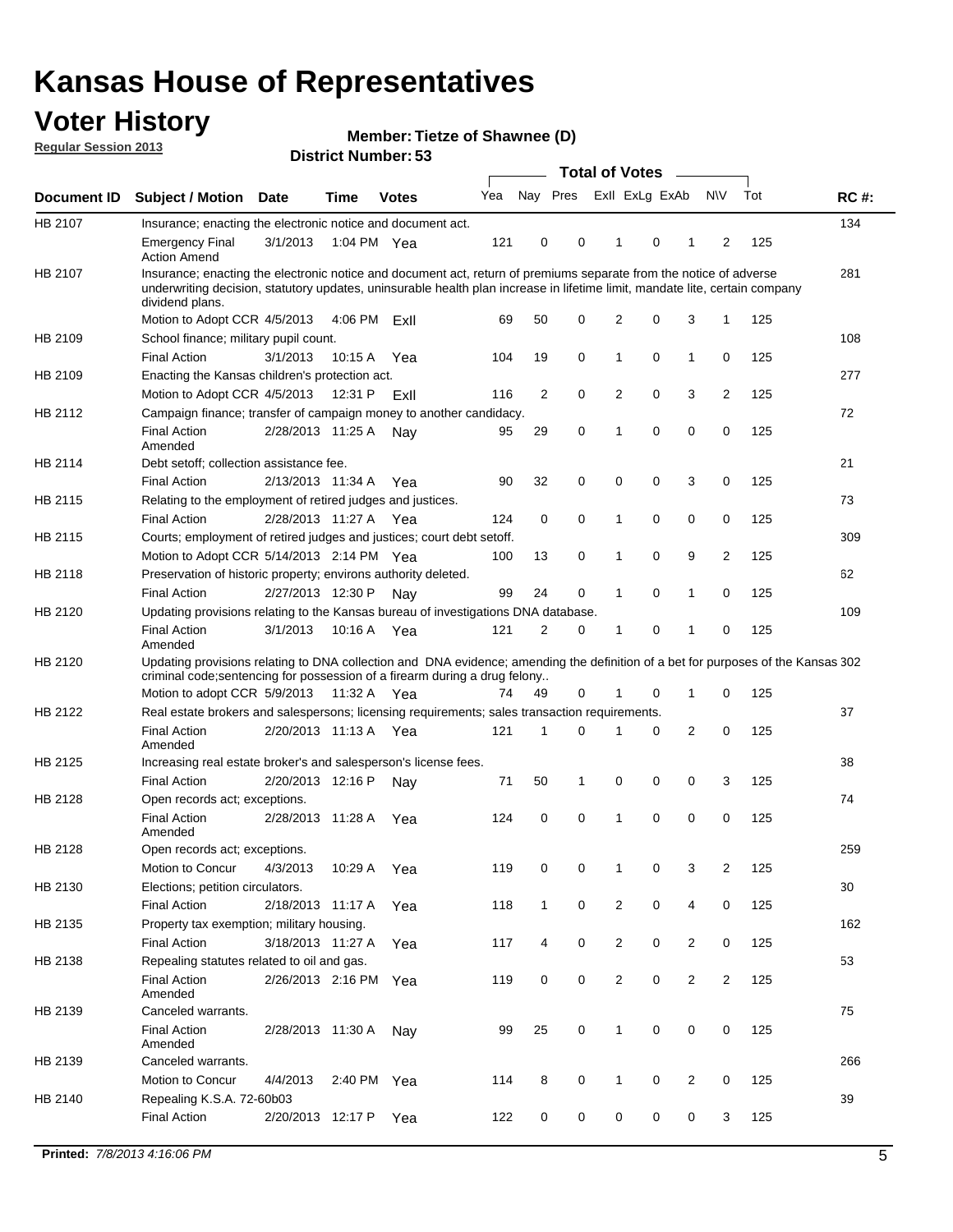### **Voter History**

**Member: Tietze of Shawnee (D)** 

**Regular Session 2013**

|                    |                                                                                                                                              |          |                       |              |     |    | <b>Total of Votes</b>   |             |          | $\sim$         |     |     |             |
|--------------------|----------------------------------------------------------------------------------------------------------------------------------------------|----------|-----------------------|--------------|-----|----|-------------------------|-------------|----------|----------------|-----|-----|-------------|
| <b>Document ID</b> | <b>Subject / Motion Date</b>                                                                                                                 |          | Time                  | <b>Votes</b> | Yea |    | Nay Pres ExII ExLg ExAb |             |          |                | N\V | Tot | <b>RC#:</b> |
| HB 2141            | Repealer; elections process for certain unified school districts.                                                                            |          |                       |              |     |    |                         |             |          |                |     |     | 24          |
|                    | <b>Final Action</b>                                                                                                                          |          | 2/14/2013 11:23 A     | Yea          | 123 | 0  | 0                       | 0           | 0        | 1              | 1   | 125 |             |
| HB 2142            | Certain educational statutes concerning USD land transfers and higher education loan and grant programs.                                     |          |                       |              |     |    |                         |             |          |                |     |     | 40          |
|                    | <b>Final Action</b>                                                                                                                          |          | 2/20/2013 12:19 P Yea |              | 122 | 0  | 0                       | 0           | $\Omega$ | 0              | 3   | 125 |             |
| HB 2143            | Repealing outdated provisions relating to the purchase of certain real estate by the department of corrections.                              |          |                       |              |     |    |                         |             |          |                |     |     | 34          |
|                    | <b>Final Action</b>                                                                                                                          |          | 2/20/2013 11:09 A Yea |              | 122 | 0  | 0                       | 1           | 0        | $\overline{2}$ | 0   | 125 |             |
| HB 2144            | Repealing unnecessary statutes relating to juveniles.                                                                                        |          |                       |              |     |    |                         |             |          |                |     |     | 76          |
|                    | <b>Final Action</b>                                                                                                                          |          | 2/28/2013 11:32 A Yea |              | 124 | 0  | 0                       | 1           | 0        | 0              | 0   | 125 |             |
| HB 2145            | Repealing K.S.A. 75-5028; concerning the sale of real estate by the secretary of transportation.                                             |          |                       |              |     |    |                         |             |          |                |     |     | 35          |
|                    | <b>Final Action</b>                                                                                                                          |          | 2/20/2013 11:11 A Yea |              | 122 | 0  | 0                       | 1           | 0        | 2              | 0   | 125 |             |
| HB 2146            | Repealing the cancer drug repository program K.S.A. 2012 Supp. 65-1664 through 65-1667 and amending K.S.A. 2012 Supp. 77<br>65-1636.         |          |                       |              |     |    |                         |             |          |                |     |     |             |
|                    | <b>Final Action</b>                                                                                                                          |          | 2/28/2013 11:33 A     | Yea          | 124 | 0  | 0                       | 1           | $\Omega$ | 0              | 0   | 125 |             |
| HB 2147            | Repealer; use of metric system on certain road signs and markers, moving of heavy vehicles on bridges or culverts, interstate 94<br>bridges. |          |                       |              |     |    |                         |             |          |                |     |     |             |
|                    | <b>Final Action</b>                                                                                                                          | 3/1/2013 |                       | 9:52 AM Yea  | 123 | 0  | 0                       |             | 0        | 1              | 0   | 125 |             |
| HB 2148            | Repealers; postsecondary education scholarship provisions.                                                                                   |          |                       |              |     |    |                         |             |          |                |     |     | 41          |
|                    | <b>Final Action</b>                                                                                                                          |          | 2/20/2013 12:21 P     | Yea          | 106 | 16 | $\mathbf 0$             | 0           | 0        | $\mathbf 0$    | 3   | 125 |             |
| HB 2149            | Repealers; postsecondary education student loans and tuition grants.                                                                         |          |                       |              |     |    |                         |             |          |                |     |     | 42          |
|                    | <b>Final Action</b>                                                                                                                          |          | 2/20/2013 12:22 P     | Yea          | 108 | 14 | 0                       | 0           | $\Omega$ | $\Omega$       | 3   | 125 |             |
| HB 2149            | Repealing a \$500,000 transfer from highway patrol training center fund to the state general fund.                                           |          |                       |              |     |    |                         |             |          |                |     |     | 314         |
|                    | Motion to Concur                                                                                                                             |          | 5/23/2013 10:22 A Yea |              | 113 | 0  | 0                       |             | 0        | 8              | 3   | 125 |             |
| HB 2150            | Repealers; workforce development loan program act.                                                                                           |          |                       |              |     |    |                         |             |          |                |     |     | 78          |
|                    | <b>Final Action</b>                                                                                                                          |          | 2/28/2013 11:34 A     | Nav          | 94  | 30 | $\mathbf 0$             | 1           | 0        | 0              | 0   | 125 |             |
| HB 2150            | Senate Substitute for HB 2150 by Committee on Commerce--Concerning the Kansas employment first oversight commission.                         |          |                       |              |     |    |                         |             |          |                |     |     | 267         |
|                    | Motion to Concur                                                                                                                             |          | 4/4/2013 2:44 PM Nay  |              | 110 | 12 | 0                       | 1           | 0        | 2              | 0   | 125 |             |
|                    |                                                                                                                                              |          |                       |              |     |    |                         |             |          |                |     |     |             |
| HB 2151            | Repealers; report on medically underserved areas of the state.                                                                               |          |                       |              |     |    | $\mathbf 0$             |             |          |                |     |     | 63          |
|                    | <b>Final Action</b>                                                                                                                          |          | 2/27/2013 12:31 P     | Yea          | 123 | 0  |                         | 1           | 0        | 1              | 0   | 125 |             |
| HB 2152            | Repealer: uniform land sales practices act.                                                                                                  |          |                       |              |     |    |                         |             |          |                |     |     | 36          |
|                    | <b>Final Action</b>                                                                                                                          |          | 2/20/2013 11:12 A     | Yea          | 122 | 0  | $\mathbf 0$             | 1           | 0        | 2              | 0   | 125 |             |
| HB 2153            | Unused medications act; dontating entities.                                                                                                  |          |                       |              |     |    |                         |             |          |                |     |     | 64          |
|                    | <b>Final Action</b><br>Amended                                                                                                               |          | 2/27/2013 12:33 P     | Yea          | 123 | 0  | 0                       | 1           | 0        | 1              | 0   | 125 |             |
| HB 2154            | Senate Substitute for HB 2154 by Committee on Public Health and Welfare--Cosmetology; relating to licensure and renewal of 31                |          |                       |              |     |    |                         |             |          |                |     |     |             |
|                    | persons, salons and clinics.                                                                                                                 |          |                       |              |     |    |                         |             |          |                |     |     |             |
|                    | <b>Final Action</b><br>Amended                                                                                                               |          | 2/18/2013 11:19 A     | Yea          | 119 | 0  | 0                       | 2           | 0        | 4              | 0   | 125 |             |
| HB 2155            | Cosmetology; relating to licensure and renewal.                                                                                              |          |                       |              |     |    |                         |             |          |                |     |     | 32          |
|                    | <b>Final Action</b><br>Amended                                                                                                               |          | 2/18/2013 11:21 A Yea |              | 119 | 0  | 0                       | 2           | $\Omega$ |                | 0   | 125 |             |
| HB 2156            | Repealers; school finance; area vocational school fund; local effort as applied to U.S.D. No. 450                                            |          |                       |              |     |    |                         |             |          |                |     |     | 43          |
|                    | <b>Final Action</b>                                                                                                                          |          | 2/20/2013 12:23 P     | Yea          | 122 | 0  | 0                       | 0           | 0        | 0              | 3   | 125 |             |
| HB 2160            | Quality care assessment on skilled nursing care facilities.                                                                                  |          |                       |              |     |    |                         |             |          |                |     |     | 144         |
|                    | <b>Final Action</b>                                                                                                                          | 3/7/2013 | 12:13 P               | Yea          | 100 | 21 | 0                       | 1           | 0        | 3              | 0   | 125 |             |
| HB 2162            | Prohibition on use of state appropriated moneys to lobby relating to gun control at federal, state and local ogvernment level.               |          |                       |              |     |    |                         |             |          |                |     |     | 79          |
|                    | <b>Final Action</b><br>Amended                                                                                                               |          | 2/28/2013 11:36 A Nay |              | 120 | 4  | 0                       | $\mathbf 1$ | 0        | 0              | 0   | 125 |             |
| HB 2162            | Prohibition on use of state appropriated moneys to lobby at federal, state and local government levels relating to gun control.              |          |                       |              |     |    |                         |             |          |                |     |     | 312         |
|                    | Motion to adopt CCR 5/21/2013 2:52 PM Nay                                                                                                    |          |                       |              | 83  | 28 | 0                       |             | 0        | 13             | 0   | 125 |             |
| HB 2163            | Relating to garnishment proceedings.                                                                                                         |          |                       |              |     |    |                         |             |          |                |     |     | 80          |
|                    | <b>Final Action</b>                                                                                                                          |          | 2/28/2013 11:37 A Yea |              | 124 | 0  | 0                       | 1           | 0        | 0              | 0   | 125 |             |
|                    |                                                                                                                                              |          |                       |              |     |    |                         |             |          |                |     |     |             |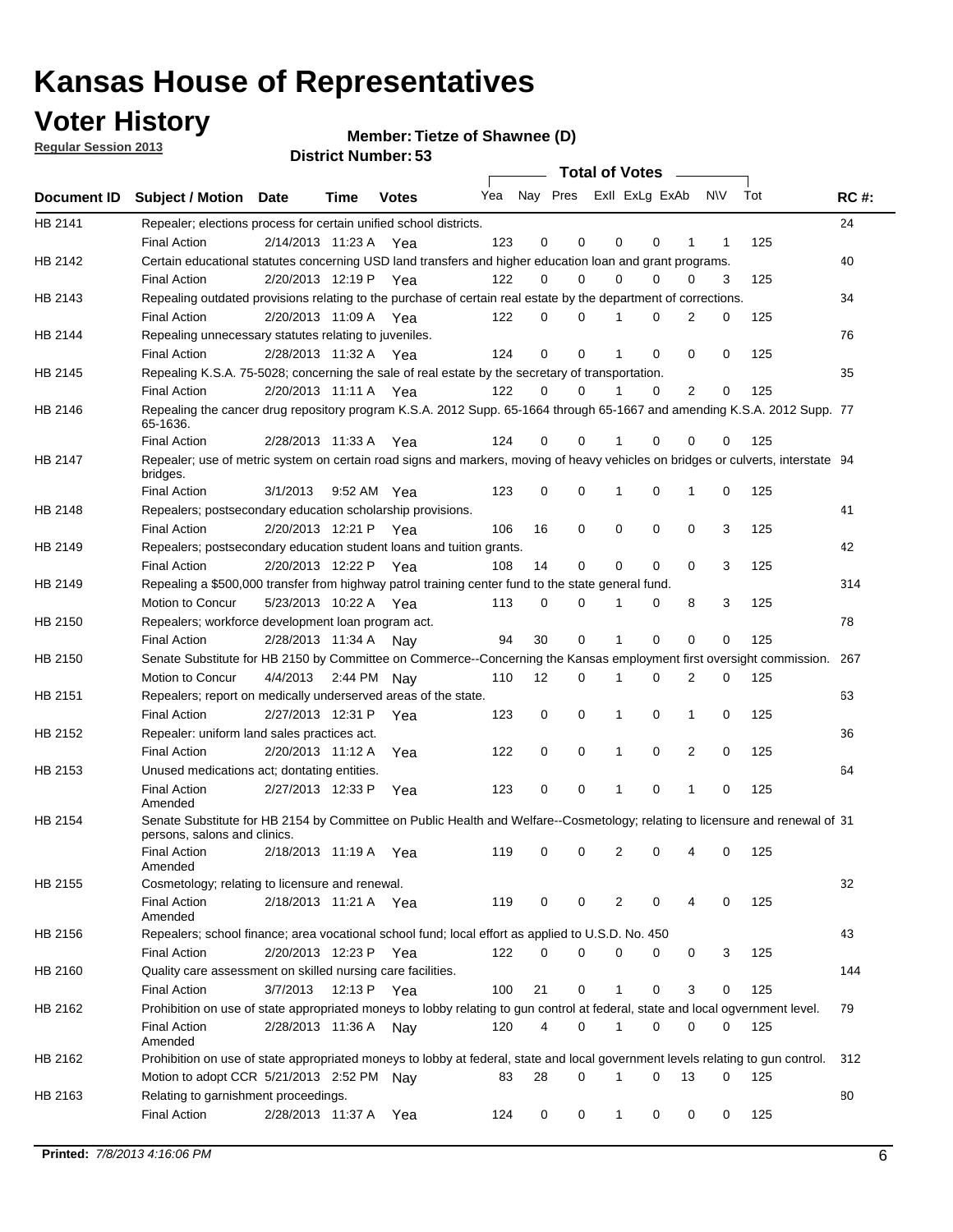### **Voter History**

**Member: Tietze of Shawnee (D)** 

**Regular Session 2013**

|             |                                                                                                                                                                                                                                    |                       |                  | טט וסווווארו ועוווסו |     |          |          | <b>Total of Votes</b> |   | $\overline{\phantom{a}}$ |                |     |             |
|-------------|------------------------------------------------------------------------------------------------------------------------------------------------------------------------------------------------------------------------------------|-----------------------|------------------|----------------------|-----|----------|----------|-----------------------|---|--------------------------|----------------|-----|-------------|
| Document ID | <b>Subject / Motion Date</b>                                                                                                                                                                                                       |                       | Time             | <b>Votes</b>         | Yea | Nay Pres |          | Exll ExLg ExAb        |   |                          | N\V            | Tot | <b>RC#:</b> |
| HB 2164     | Relating to jurors; information disqualifying prospective juror from jury service.                                                                                                                                                 |                       |                  |                      |     |          |          |                       |   |                          |                |     | 47          |
|             | <b>Final Action</b><br>Amended                                                                                                                                                                                                     | 2/25/2013 12:12 P     |                  | Nav                  | 75  | 45       | 0        | 0                     | 0 | 0                        | 5              | 125 |             |
| HB 2164     | Juries and grand juries.                                                                                                                                                                                                           |                       |                  |                      |     |          |          |                       |   |                          |                |     | 284         |
|             | Motion to Adopt CCR 4/5/2013                                                                                                                                                                                                       |                       | 5:53 PM ExII     |                      | 92  | 28       | 0        | 2                     | 0 | $\overline{2}$           | 1              | 125 |             |
| HB 2166     | Sub HB 2166 by Committee on Judiciary -- Relating to the medical assistance recovery program.                                                                                                                                      |                       |                  |                      |     |          |          |                       |   |                          |                |     | 165         |
|             | Final Action Sub Bill 3/19/2013 10:34 A Yea<br>Amended                                                                                                                                                                             |                       |                  |                      | 112 | 11       | $\Omega$ |                       | 0 | 1                        | 0              | 125 |             |
| HB 2167     | Establishing Native American legislative day at the capitol.                                                                                                                                                                       |                       |                  |                      |     |          |          |                       |   |                          |                |     | 54          |
|             | <b>Final Action</b>                                                                                                                                                                                                                | 2/26/2013 2:17 PM Yea |                  |                      | 119 | 0        | $\Omega$ | 2                     | 0 | $\overline{2}$           | 2              | 125 |             |
| HB 2167     | Senate Substitute for HB 2167 by Committee on Federal and State Affairs -- Concerning fireworks; regulations thereof.                                                                                                              |                       |                  |                      |     |          |          |                       |   |                          |                |     | 261         |
|             | Motion to Concur                                                                                                                                                                                                                   | 4/4/2013              | 11:11 A Yea      |                      | 100 | 23       | 0        | 1                     | 0 | 1                        | 0              | 125 |             |
| HB 2169     | Allowing for proceedings to determine final disposition of prisoner's pending probation revocations.                                                                                                                               |                       |                  |                      |     |          |          |                       |   |                          |                |     | 49          |
|             | <b>Final Action</b>                                                                                                                                                                                                                | 2/26/2013 2:10 PM Yea |                  |                      | 119 | 0        | 0        | 0                     | 0 | 0                        | 6              | 125 |             |
| HB 2170     | Concerning sentencing dispositions, probation and postrelease supervision.                                                                                                                                                         |                       |                  |                      |     |          |          |                       |   |                          |                |     | 110         |
|             | <b>Final Action</b><br>Amended                                                                                                                                                                                                     | 3/1/2013              | 10:23 A Yea      |                      | 79  | 44       | 0        | 1                     | 0 | 1                        | 0              | 125 |             |
| HB 2170     | Concerning sentencing dispositions, probation and postrelease supervision.                                                                                                                                                         |                       |                  |                      |     |          |          |                       |   |                          |                |     | 256         |
|             | Motion to Concur                                                                                                                                                                                                                   | 4/1/2013              | 10:54 A          | Nay                  | 75  | 44       | 0        | 1                     | 0 | $\overline{2}$           | 3              | 125 |             |
| HB 2172     | Cemeteries; cemetery corporations and cemetery merchandise.                                                                                                                                                                        |                       |                  |                      |     |          |          |                       |   |                          |                |     | 81          |
|             | <b>Final Action</b><br>Amended                                                                                                                                                                                                     | 2/28/2013 11:38 A Yea |                  |                      | 124 | 0        | 0        | 1                     | 0 | $\Omega$                 | 0              | 125 |             |
| HB 2176     | The Eisenhower foundation license plate.                                                                                                                                                                                           |                       |                  |                      |     |          |          |                       |   |                          |                |     | 57          |
|             | <b>Final Action</b>                                                                                                                                                                                                                | 2/27/2013 12:11 P     |                  | Yea                  | 112 | 11       | $\Omega$ | 0                     | 0 | 1                        | 1              | 125 |             |
| HB 2177     | Relating to motor carriers; concerning safety rules and regulations; certificates of convenience and necessity; transportation of 55<br>certain materials.                                                                         |                       |                  |                      |     |          |          |                       |   |                          |                |     |             |
|             | <b>Final Action</b><br>Amended                                                                                                                                                                                                     | 2/26/2013 2:18 PM Yea |                  |                      | 119 | 0        | $\Omega$ | 2                     | 0 | $\overline{2}$           | $\overline{2}$ | 125 |             |
| HB 2179     | Amending the secretary of labor's role of taking assignment of wage claims.                                                                                                                                                        |                       |                  |                      |     |          |          |                       |   |                          |                |     | 111         |
|             | <b>Final Action</b><br>Amended                                                                                                                                                                                                     | 3/1/2013              | 10:24 A          | Nav                  | 87  | 36       | 0        | 1                     | 0 | 1                        | 0              | 125 |             |
| HB 2181     | Authorizing licensing bodies to accept certain online distance education courses towards licensure for military service member 55<br>applicants                                                                                    |                       |                  |                      |     |          |          |                       |   |                          |                |     |             |
|             | <b>Final Action</b>                                                                                                                                                                                                                | 2/27/2013 12:34 P     |                  | Yea                  | 123 | 0        | 0        |                       | 0 | 1                        | 0              | 125 |             |
| HB 2182     | Relating to grand juries.                                                                                                                                                                                                          |                       |                  |                      |     |          |          |                       |   |                          |                |     | 152         |
|             | <b>Final Action</b><br>Amended                                                                                                                                                                                                     | 3/13/2013 11:20 A     |                  | Nav                  | 100 | 24       | 0        | 0                     | 0 | 1                        | 0              | 125 |             |
| HB 2183     | Substitute HB 2183 by Committee on Health and Human Services - - designation and control of infectious and contagious<br>diseases.                                                                                                 |                       |                  |                      |     |          |          |                       |   |                          |                |     | 112         |
|             | Final Action Sub Bill 3/1/2013<br>Amended                                                                                                                                                                                          |                       | 10:26 A Yea      |                      | 122 | 1        | 0        | 1                     | 0 | 1                        | 0              | 125 |             |
| HB 2183     | Substitute HB 2183 by Committee on Health and Human Services -- department of health and environment statutory duties<br>and functions, infectious and contagious diseases, laboratory services, health information technology and |                       |                  |                      |     |          |          |                       |   |                          |                |     | 297         |
|             | Motion to Adopt CCR 4/5/2013                                                                                                                                                                                                       |                       | $9:37$ PM $ExII$ |                      | 120 | 0        | 0        | 2                     | 0 | 2                        | 1              | 125 |             |
| HB 2185     | Consolidation of citites and counties; dual majority vote.                                                                                                                                                                         |                       |                  |                      |     |          |          |                       |   |                          |                |     | 113         |
|             | <b>Final Action</b><br>Amended                                                                                                                                                                                                     | 3/1/2013              | 10:27 A Yea      |                      | 119 | 4        | 0        | 1                     | 0 | $\mathbf{1}$             | 0              | 125 |             |
| HB 2193     | Public facilities; accessiblity standards for disabled persons.                                                                                                                                                                    |                       |                  |                      |     |          |          |                       |   |                          |                |     | 145         |
|             | <b>Final Action</b>                                                                                                                                                                                                                | 3/7/2013              | 12:14 P          | Yea                  | 121 | 0        | 0        | 1                     | 0 | 3                        | 0              | 125 |             |
| HB 2195     | Claims against the state; 2012 Joint Committee recommendations.                                                                                                                                                                    |                       |                  |                      |     |          |          |                       |   |                          |                |     | 146         |
|             | <b>Final Action</b><br>Amended                                                                                                                                                                                                     | 3/7/2013              | 12:16 P Yea      |                      | 110 | 10       | 0        | $\mathbf{1}$          | 0 | 3                        | 1              | 125 |             |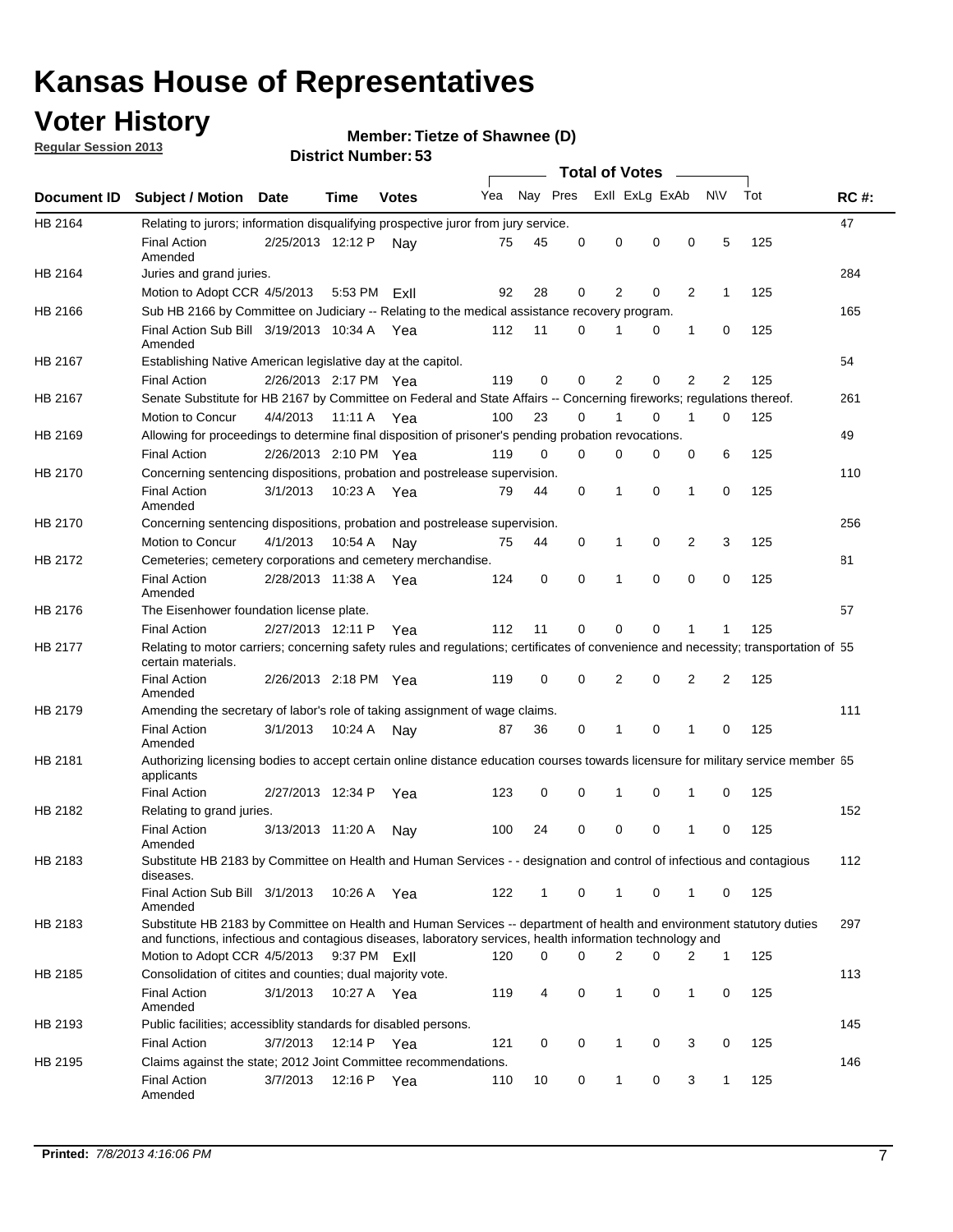### **Voter History**

**Member: Tietze of Shawnee (D)** 

**Regular Session 2013**

|                    |                                                                                                                                                                                                                |                       | טט וסווווטנו וישוווסו |              |     |              | <b>Total of Votes</b> |                |          | $\overline{\phantom{a}}$ |           |     |     |
|--------------------|----------------------------------------------------------------------------------------------------------------------------------------------------------------------------------------------------------------|-----------------------|-----------------------|--------------|-----|--------------|-----------------------|----------------|----------|--------------------------|-----------|-----|-----|
| <b>Document ID</b> | <b>Subject / Motion Date</b>                                                                                                                                                                                   |                       | Time                  | <b>Votes</b> | Yea | Nay Pres     |                       | Exll ExLg ExAb |          |                          | <b>NV</b> | Tot | RC# |
| HB 2197            | Kansas state high school activities association; membership of board of directors and executive board.                                                                                                         |                       |                       |              |     |              |                       |                |          |                          |           |     | 249 |
|                    | <b>Emergency Final</b><br><b>Action Amend</b>                                                                                                                                                                  | 3/26/2013 8:46 PM Nay |                       |              | 69  | 53           | 0                     | 1              | 0        | 2                        | 0         | 125 |     |
| HB 2199            | Second amendment protection act.                                                                                                                                                                               |                       |                       |              |     |              |                       |                |          |                          |           |     | 157 |
|                    | <b>Final Action</b><br>Amended                                                                                                                                                                                 | 3/14/2013 11:34 A     |                       | Nav          | 94  | 29           | 0                     | 0              | 0        | 2                        | 0         | 125 |     |
| HB 2199            | Senate Substitute for HB 2199 by Committee on Federal and State Affairs--Secretary of Administration; successor; diretor of<br>accounts and reports; certain rules and regulations; Kansas liquor control act. |                       |                       |              |     |              |                       |                |          |                          |           |     | 313 |
|                    | Motion to adopt CCR 5/22/2013 2:17 PM Yea                                                                                                                                                                      |                       |                       |              |     | 23           | 0                     | 1              | $\Omega$ | 12                       | 0         | 125 |     |
| HB 2200            | Executive chief information technology officer; office of information tehcnology services.                                                                                                                     |                       |                       |              |     |              |                       |                |          |                          |           |     | 114 |
|                    | <b>Final Action</b><br>Amended                                                                                                                                                                                 | 3/1/2013              | 10:28 A Yea           |              | 121 | 2            | 0                     | 1              | 0        | 1                        | 0         | 125 |     |
| HB 2201            | Telecommunications; regulation by the state corporation commission and distributions from the Kansas universal service<br>fund.                                                                                |                       |                       |              |     |              |                       |                |          |                          |           |     | 33  |
|                    | <b>Final Action</b><br>Amended                                                                                                                                                                                 | 2/18/2013 11:24 A     |                       | Yea          | 118 | 1            | 0                     | 2              | $\Omega$ | 4                        | 0         | 125 |     |
| HB 2201            | Telecommunications; regulation by the state corporation commission and distributions from the Kansas universal service<br>fund.                                                                                |                       |                       |              |     |              |                       |                |          |                          |           |     | 278 |
|                    | Motion to Adopt CCR 4/5/2013                                                                                                                                                                                   |                       | 12:57 P               | ExII         | 99  | 20           | 0                     | 2              | 0        | 3                        | 1         | 125 |     |
| HB 2202            | Providing automatic relief from certain motor carrier restrictions upon the governor's declaration of emergency.                                                                                               |                       |                       |              |     |              |                       |                |          |                          |           |     | 44  |
|                    | <b>Final Action</b><br>Amended                                                                                                                                                                                 | 2/20/2013 12:25 P     |                       | Yea          | 122 | 0            | 0                     | $\Omega$       | 0        | 0                        | 3         | 125 |     |
| HB 2203            | Relating to exercise of religion.                                                                                                                                                                              |                       |                       |              |     |              |                       |                |          |                          |           |     | 115 |
|                    | <b>Final Action</b><br>Amended                                                                                                                                                                                 | 3/1/2013              | 10:31 A               | Nav          | 109 | 14           | 0                     | 1              | 0        | 1                        | 0         | 125 |     |
| HB 2203            | Relating to exercise of religion.                                                                                                                                                                              |                       |                       |              |     |              |                       |                |          |                          |           |     | 200 |
|                    | Motion to Concur                                                                                                                                                                                               | 3/25/2013 9:41 AM     |                       | Nav          | 109 | 12           | 0                     | 2              | 0        | $\overline{2}$           | 0         | 125 |     |
| HB 2204            | Relating to redemption of real property.                                                                                                                                                                       |                       |                       |              |     |              |                       |                |          |                          |           |     | 116 |
|                    | <b>Final Action</b><br>Amended                                                                                                                                                                                 | 3/1/2013              | 10:32 A               | Yea          | 123 | 0            | 0                     | 1              | $\Omega$ | $\mathbf{1}$             | 0         | 125 |     |
| HB 2204            | Extending the judicial branch surcharge for two years.                                                                                                                                                         |                       |                       |              |     |              |                       |                |          |                          |           |     | 308 |
|                    | Motion to adopt CCR $5/13/2013$ 10:38 A Yea                                                                                                                                                                    |                       |                       |              | 121 | $\mathbf{1}$ | 0                     | 0              | 0        | 3                        | 0         | 125 |     |
| HB 2205            | Adoption hearings; time and waiver of notice.                                                                                                                                                                  |                       |                       |              |     |              |                       |                |          |                          |           |     | 117 |
|                    | <b>Final Action</b><br>Amended                                                                                                                                                                                 | 3/1/2013              | 10:33 A Yea           |              | 123 | 0            | 0                     | 1              | 0        | 1                        | 0         | 125 |     |
| HB 2207            | Substitute HB 2207 by Committee on Agriculture and Natural Resources--Amending provisions relating to the regulation and<br>certification of animal feeding facilities.                                        |                       |                       |              |     |              |                       |                |          |                          |           |     | 56  |
|                    | Final Action Sub Bill 2/26/2013 2:20 PM Yea                                                                                                                                                                    |                       |                       |              | 119 | 0            | 0                     | 2              | 0        | 2                        | 2         | 125 |     |
| HB 2207            | Substitute HB 2207 by Committee on Agriculture and Natural Resources--Amending provisions relating to the regulation and<br>certification of animal feeding facilities.                                        |                       |                       |              |     |              |                       |                |          |                          |           |     | 257 |
|                    | Motion to Concur                                                                                                                                                                                               | 4/1/2013 2:23 PM Yea  |                       |              | 119 | 0            | 0                     | 1              | 0        | 3                        | 2         | 125 |     |
| HB 2209            | Amendments to the Kansas offender registration act.                                                                                                                                                            |                       |                       |              |     |              |                       |                |          |                          |           |     | 66  |
|                    | <b>Final Action</b><br>Amended                                                                                                                                                                                 | 2/27/2013 12:35 P Yea |                       |              | 123 | 0            | 0                     | $\mathbf{1}$   | 0        | 1                        | 0         | 125 |     |
| HB 2210            | Elections; change of party affiliation.                                                                                                                                                                        |                       |                       |              |     |              |                       |                |          |                          |           |     | 132 |
|                    | <b>Emergency Final</b><br><b>Action Amend</b>                                                                                                                                                                  | 3/1/2013              | 1:02 PM Nay           |              | 72  | 49           | 0                     | 1              | 0        | 1                        | 2         | 125 |     |
| HB 2212            | Concerning the requirements to receiving a service grant through the veterans claims assistance program.<br><b>Final Action</b>                                                                                | 3/1/2013              | 10:34 A               | Yea          | 123 | 0            | 0                     | 1              | 0        | 1                        | 0         | 125 | 118 |
| HB 2213            | Member elections and retirement benefit determinations and one-time payments under KPERS act of 2015.                                                                                                          |                       |                       |              |     |              |                       |                |          |                          |           |     | 27  |
|                    | <b>Final Action</b><br>Amended                                                                                                                                                                                 | 2/15/2013 11:19 A Yea |                       |              | 115 | 0            | 0                     | 2              | 2        | 3                        | 3         | 125 |     |
| HB 2213            | Member elections and retirement benefit determinations and one-time payments under KPERS act of 2015.                                                                                                          |                       |                       |              |     |              |                       |                |          |                          |           |     | 311 |
|                    | Motion to adopt CCR 5/20/2013 2:11 PM Yea                                                                                                                                                                      |                       |                       |              | 104 | 0            | 0                     | 1              | 0        | 16                       | 4         | 125 |     |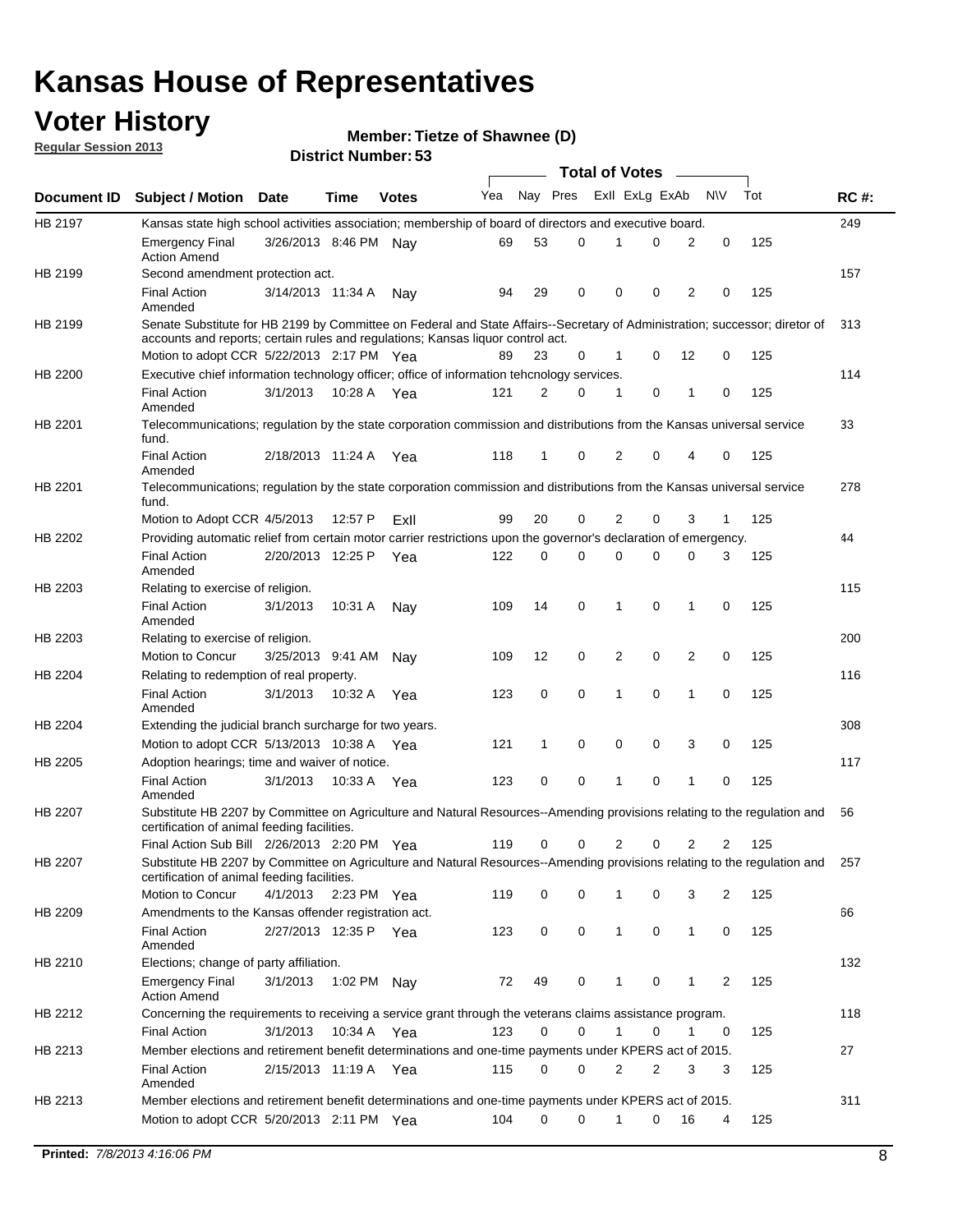### **Voter History**

**Member: Tietze of Shawnee (D)** 

**Regular Session 2013**

|             |                                                                                                                                                                                                       |                       |               |              |     |          |          | <b>Total of Votes</b> |          | $\overline{\phantom{a}}$ |           |     |             |
|-------------|-------------------------------------------------------------------------------------------------------------------------------------------------------------------------------------------------------|-----------------------|---------------|--------------|-----|----------|----------|-----------------------|----------|--------------------------|-----------|-----|-------------|
| Document ID | Subject / Motion Date                                                                                                                                                                                 |                       | <b>Time</b>   | <b>Votes</b> | Yea | Nay Pres |          | Exll ExLg ExAb        |          |                          | <b>NV</b> | Tot | <b>RC#:</b> |
| HB 2216     | Repealing certain joint committees and amending related statutes; amending the joint committees on special claims against<br>the state.                                                               |                       |               |              |     |          |          |                       |          |                          |           |     | 119         |
|             | <b>Final Action</b><br>Amended                                                                                                                                                                        | 3/1/2013              | 10:36 A       | Nay          | 91  | 32       | 0        | 1                     | 0        | 1                        | 0         | 125 |             |
| HB 2216     | Repealing certain joint committees and amending related statutes; amending the joint committees on special claims against<br>the state.                                                               |                       |               |              |     |          |          |                       |          |                          |           |     | 323         |
|             | Motion to adopt CCR 6/2/2013                                                                                                                                                                          |                       | 12:18 A       | Nav          | 81  | 28       | 0        | 1                     | 0        | 6                        | 9         | 125 |             |
| HB 2217     | Creating the crime of female genital mutilation and setting the penalty.                                                                                                                              |                       |               |              |     |          |          |                       |          |                          |           |     | 120         |
|             | <b>Final Action</b><br>Amended                                                                                                                                                                        | 3/1/2013              | 10:37 A Yea   |              | 123 | 0        | 0        | 1                     | 0        | 1                        | 0         | 125 |             |
| HB 2218     | Driving under the influence of alcohol or drugs; tests; implied consent; administrative hearings.                                                                                                     |                       |               |              |     |          |          |                       |          |                          |           |     | 82          |
|             | <b>Final Action</b>                                                                                                                                                                                   | 2/28/2013 11:40 A Yea |               |              | 124 | 0        | $\Omega$ |                       | $\Omega$ | 0                        | 0         | 125 |             |
| HB 2218     | Driving under the influence of alcohol or drugs; boating under the influence of alcohol or drugs; tests; implied consent;<br>administrative hearings; aggravated battery DUI.                         |                       |               |              |     |          |          |                       |          |                          |           |     | 303         |
|             | Motion to adopt CCR 5/9/2013                                                                                                                                                                          |                       | 11:46 A Yea   |              | 120 | 2        | 0        | 1                     | 0        | 1                        | 1         | 125 |             |
| HB 2221     | Enacting the equal access act; school employees; professional employees organization.                                                                                                                 |                       |               |              |     |          |          |                       |          |                          |           |     | 83          |
|             | <b>Final Action</b>                                                                                                                                                                                   | 2/28/2013 11:42 A     |               | Nay          | 71  | 53       | 0        | 1                     | 0        | 0                        | 0         | 125 |             |
| HB 2222     | School districts; bullying policies.<br>Emergency Final                                                                                                                                               | 3/1/2013              | 1:13 PM $Yea$ |              | 119 | 1        | 1        | 1                     | 0        | 1                        | 2         | 125 | 141         |
| HB 2228     | <b>Action Amend</b><br>Decreased employer payments to group insurance reserve fund for KPERS plan of death and long-term disability benefits<br>during fiscal years 2014 and 2015.                    |                       |               |              |     |          |          |                       |          |                          |           |     | 28          |
|             | <b>Final Action</b><br>Amended                                                                                                                                                                        | 2/15/2013 11:21 A Yea |               |              | 115 | 0        | 0        | 2                     | 2        | 3                        | 3         | 125 |             |
| HB 2231     | Substitute HB 2231 by Committee on Appropriations - Appropriations for FY 2014, FY 2015, FY 2016, FY 2017 and FY 2018 177<br>for various state agencies; capital improvement projects.                |                       |               |              |     |          |          |                       |          |                          |           |     |             |
|             | Final Action Sub Bill 3/20/2013 10:29 A<br>Amended                                                                                                                                                    |                       |               | Nav          | 68  | 55       | 0        | 1                     | 0        | 1                        | 0         | 125 |             |
| HB 2234     | Contracts between the Kansas turnpike authority and the Kansas department of transportation.                                                                                                          |                       |               |              |     |          |          |                       |          |                          |           |     | 151         |
|             | <b>Final Action</b><br>Amended                                                                                                                                                                        | 3/11/2013 11:16 A     |               | Nay          | 81  | 41       | 0        | 0                     | 1        | 2                        | 0         | 125 |             |
| HB 2234     | Naming the secretary of transportation as the director of operations of the Kansas turnpike authority; pertaining to certain<br>contracts between the authority and the department of transportation. |                       |               |              |     |          |          |                       |          |                          |           |     | 299         |
|             | Motion to Adopt CCR 4/5/2013                                                                                                                                                                          |                       | 10:12 P       | ExII         | 76  | 44       | 0        | 2                     | 0        | 2                        | 1         | 125 |             |
| HB 2244     | Taxation of watercraft.<br><b>Emergency Final</b>                                                                                                                                                     | 3/26/2013 8:49 PM     |               | Nav          | 107 | 15       | 0        | 1                     | 0        | 2                        | 0         | 125 | 250         |
| HB 2249     | <b>Action Amend</b><br>City annexation of fire district land; double taxation; refund.                                                                                                                |                       |               |              |     |          |          |                       |          |                          |           |     | 121         |
|             | Final Action<br>Amended                                                                                                                                                                               | 3/1/2013 10:39 A Yea  |               |              | 101 | 22       | 0        | $\mathbf{1}$          | $\cap$   | 1                        | 0         | 125 |             |
| HB 2249     | Certain property issues; fire districts; historic preservation; solid waste.                                                                                                                          |                       |               |              |     |          |          |                       |          |                          |           |     | 310         |
|             | Motion to Adopt CCR 5/17/2013 10:25 A Nav                                                                                                                                                             |                       |               |              | 92  | 18       | 0        |                       | 0        | 14                       | 0         | 125 |             |
| HB 2252     | Eliminating the statute of limitations for prosecutions of rape and aggravated criminal sodomy.                                                                                                       |                       |               |              |     |          |          |                       |          |                          |           |     | 122         |
|             | <b>Final Action</b><br>Amended                                                                                                                                                                        | 3/1/2013              | 10:40 A Yea   |              | 123 | 0        | 0        |                       | 0        | 1                        | 0         | 125 |             |
| HB 2253     | Abortion; prohibiting funding for abortion services; amending late-term abortion and woman's- right-to-know statutes.                                                                                 |                       |               |              |     |          |          |                       |          |                          |           |     | 178         |
|             | <b>Final Action</b><br>Amended                                                                                                                                                                        | 3/20/2013 10:31 A     |               | Nav          | 92  | 31       | 0        | 1                     | 0        | 1                        | 0         | 125 |             |
| HB 2253     | Abortion; prohibiting funding for abortion services; amending late-term abortion and woman's- right-to-know statutes.                                                                                 |                       |               |              |     |          |          |                       |          |                          |           |     | 301         |
|             | Motion to Adopt CCR 4/5/2013                                                                                                                                                                          |                       | 10:34 P       | ExII         | 90  | 30       | 0        | 2                     | 0        | 2                        | 1         | 125 |             |
| HB 2255     | Economic development; investments in telecommunications machinery and equipment.                                                                                                                      |                       |               |              |     |          |          |                       |          |                          |           |     | 142         |
|             | EFA Sub Bill<br>Amended                                                                                                                                                                               | 3/1/2013              | 1:15 PM Yea   |              | 116 | 5        | 0        | -1                    | 0        | 1                        | 2         | 125 |             |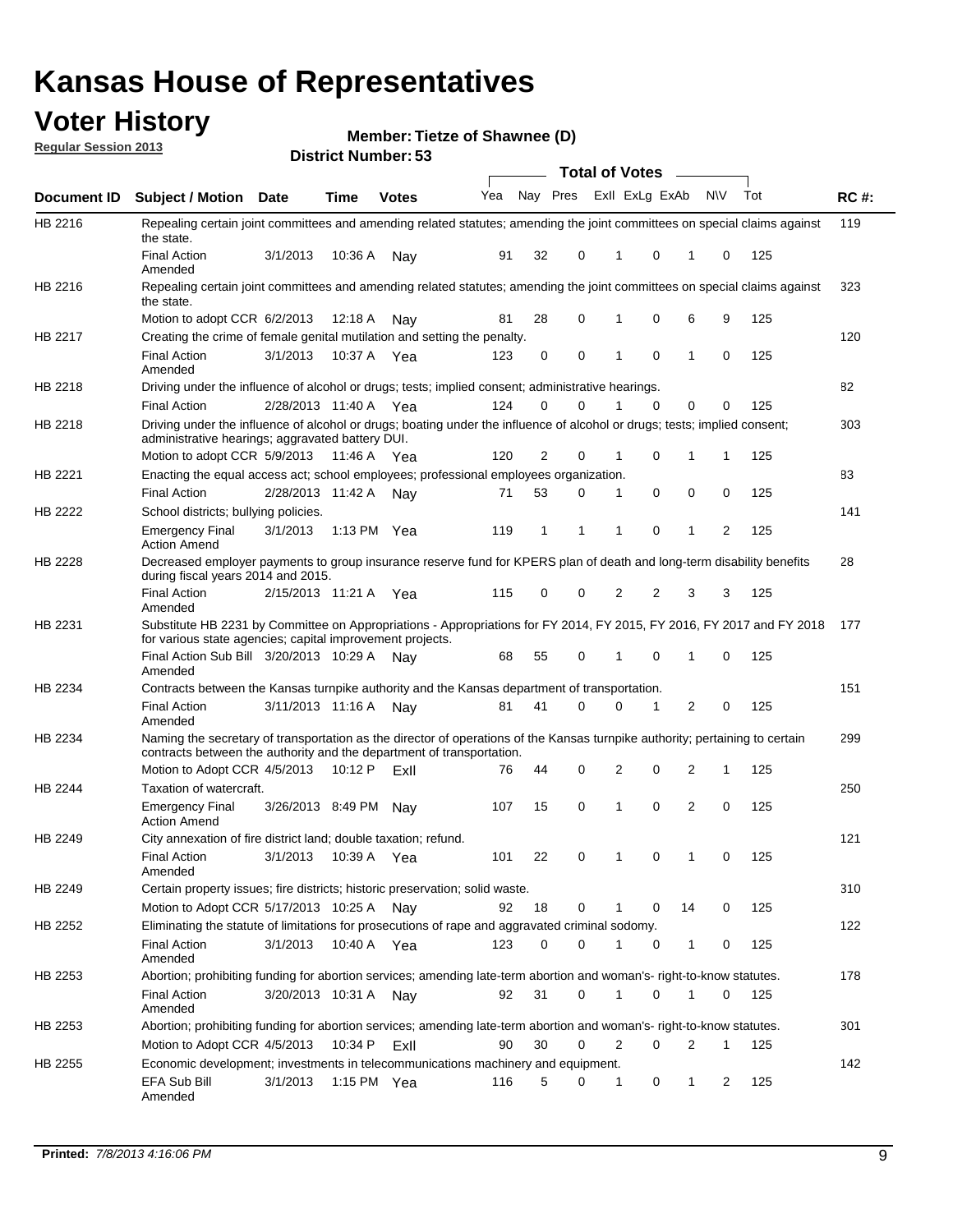### **Voter History**

**Member: Tietze of Shawnee (D)** 

**Regular Session 2013**

|                    |                                                                                                                                                                                       |                       |             |              |     |                         |          | <b>Total of Votes</b> |   | $\frac{1}{2}$ |                |     |     |
|--------------------|---------------------------------------------------------------------------------------------------------------------------------------------------------------------------------------|-----------------------|-------------|--------------|-----|-------------------------|----------|-----------------------|---|---------------|----------------|-----|-----|
| <b>Document ID</b> | <b>Subject / Motion Date</b>                                                                                                                                                          |                       | <b>Time</b> | <b>Votes</b> | Yea | Nay Pres Exll ExLg ExAb |          |                       |   |               | <b>NV</b>      | Tot | RC# |
| HB 2259            | Domestic relations; relating to dissolution of marriage;                                                                                                                              |                       |             |              |     |                         |          |                       |   |               |                |     | 58  |
|                    | <b>Final Action</b>                                                                                                                                                                   | 2/27/2013 12:12 P     |             | Yea          | 123 | 0                       | 0        | 1                     | 0 | 1             | 0              | 125 |     |
| HB 2261            | Authorizing the expenditure of unencumbered balances held by school district; removing the cap for contingency reserve<br>fund.                                                       |                       |             |              |     |                         |          |                       |   |               |                |     | 48  |
|                    | <b>Final Action</b><br>Amended                                                                                                                                                        | 2/25/2013 12:13 P     |             | Yea          | 120 | 0                       | 0        | 0                     | 0 | 0             | 5              | 125 |     |
| HB 2261            | School districts; expenditure of unencumbered bala ces; removing the cap for contingency reserve fund; establishing celebrate 305<br>freedom week; bullying policies. ies.            |                       |             |              |     |                         |          |                       |   |               |                |     |     |
|                    | Motion to adopt CCR 5/9/2013                                                                                                                                                          |                       | 2:25 PM Yea |              | 119 | 1                       | 0        | 1                     | 0 | 4             | 0              | 125 |     |
| HB 2262            | Substitute HB 2262 by Committee on Appropriations - Amending the percentage amount that is deposited into the oil and gas 210<br>valuation depletion trust fund from 12.41% to 8.25%. |                       |             |              |     |                         |          |                       |   |               |                |     |     |
|                    | Final Action Sub Bill 3/26/2013 9:58 AM Nay                                                                                                                                           |                       |             |              | 96  | 23                      | 0        |                       | 0 | 5             | 0              | 125 |     |
| HB 2267            | Income tax, credits, high performance incentive program; subtraction modifications, certain expenses related to living dinor<br>organ donations.                                      |                       |             |              |     |                         |          |                       |   |               |                |     | 252 |
|                    | <b>Emergency Final</b><br><b>Action Amend</b>                                                                                                                                         | 3/26/2013 8:52 PM Yea |             |              | 106 | 16                      | 0        | 1                     | 0 | 2             | 0              | 125 |     |
| HB 2269            | John Bower memorial highway.                                                                                                                                                          |                       |             |              |     |                         |          |                       |   |               |                |     | 84  |
|                    | <b>Final Action</b><br>Amended                                                                                                                                                        | 2/28/2013 11:44 A     |             | Yea          | 114 | 10                      | 0        | $\mathbf 1$           | 0 | 0             | 0              | 125 |     |
| HB 2272            | Exempting IRB-purchased property from property taxatin without state ownerhsip requirement.                                                                                           |                       |             |              |     |                         |          |                       |   |               |                |     | 123 |
|                    | <b>Final Action</b>                                                                                                                                                                   | 3/1/2013              | 10:41 A     | Yea          | 123 | 0                       | 0        | 1                     | 0 | $\mathbf{1}$  | 0              | 125 |     |
| HB 2278            | Creating a penalty enhancement for the theft or burglary of a firearm.                                                                                                                |                       |             |              |     |                         |          |                       |   |               |                |     | 135 |
|                    | <b>Emergency Final</b><br><b>Action Amend</b>                                                                                                                                         | 3/1/2013              | 1:06 PM Yea |              | 117 | 4                       | 0        | 1                     | 0 | 1             | $\overline{2}$ | 125 |     |
| HB 2280            | School districts; establishing celebrate freedom week and related curriculum.                                                                                                         |                       |             |              |     |                         |          |                       |   |               |                |     | 140 |
|                    | <b>Emergency Final</b><br><b>Action Amend</b>                                                                                                                                         | 3/1/2013              | 1:12 PM Nay |              | 95  | 25                      | 1        | 1                     | 0 | 1             | 2              | 125 |     |
| HB 2294            | Kansas uniform securities act.                                                                                                                                                        |                       |             |              |     |                         |          |                       |   |               |                |     | 124 |
|                    | <b>Final Action</b>                                                                                                                                                                   | 3/1/2013              | 10:42 A     | Yea          | 123 | 0                       | 0        | 1                     | 0 | 1             | 0              | 125 |     |
| HB 2296            | Campaign finance; permitted uses of campaign funds.                                                                                                                                   |                       |             |              |     |                         |          |                       |   |               |                |     | 148 |
|                    | <b>Final Action</b>                                                                                                                                                                   | 3/8/2013              | 11:12 A Yea |              | 120 | 1                       | 0        | 0                     | 1 | 2             | 1              | 125 |     |
| HB 2298            | Amending the crimes of interference with law enforcement and giving a false alarm.                                                                                                    |                       |             |              |     |                         |          |                       |   |               |                |     | 136 |
|                    | <b>Emergency Final</b><br>Action                                                                                                                                                      | 3/1/2013              | 1:07 PM Yea |              | 121 | 0                       | 0        | 1                     | 0 | 1             | 2              | 125 |     |
| HB 2302            | Relating to drug screening, criminal history record check and fingerprinting of certain persons and employees.                                                                        |                       |             |              |     |                         |          |                       |   |               |                |     | 85  |
|                    | <b>Final Action</b><br>Amended                                                                                                                                                        | 2/28/2013 11:45 A     |             | Yea          | 124 | 0                       | $\Omega$ | 1                     | 0 | 0             | 0              | 125 |     |
| HB 2303            | Relating to drivier's license fees; driving under the influence equipment fund.                                                                                                       |                       |             |              |     |                         |          |                       |   |               |                |     | 125 |
|                    | <b>Final Action</b><br>Amended                                                                                                                                                        | 3/1/2013              | 10:44 A     | Yea          | 113 | 10                      | 0        | 1                     | 0 |               | 0              | 125 |     |
| HB 2305            | Kansas storage tank act and containment of underground storage tanks.                                                                                                                 |                       |             |              |     |                         |          |                       |   |               |                |     | 126 |
|                    | <b>Final Action</b>                                                                                                                                                                   | 3/1/2013              | 10:45 A     | Yea          | 123 | 0                       | 0        | 1                     | 0 | 1             | 0              | 125 |     |
| HB 2305            | Kansas storage tank act and containment of underground storage tanks.                                                                                                                 |                       |             |              |     |                         |          |                       |   |               |                |     | 197 |
|                    | Motion to Concur                                                                                                                                                                      | 3/22/2013 11:36 A     |             | Yea          | 119 | 0                       | 0        | 2                     | 0 | 3             | $\mathbf{1}$   | 125 |     |
| HB 2311            | Increasing delinquent registration fees.                                                                                                                                              |                       |             |              |     |                         |          |                       |   |               |                |     | 127 |
|                    | <b>Final Action</b>                                                                                                                                                                   | 3/1/2013              | 10:50 A     | Nay          | 24  | 99                      | 0        | 1                     | 0 | $\mathbf{1}$  | 0              | 125 |     |
| HB 2312            | Kansas uninsurable health insurance plan; increase in life time limit.                                                                                                                |                       |             |              |     |                         |          |                       |   |               |                |     | 95  |
|                    | <b>Final Action</b>                                                                                                                                                                   | 3/1/2013              | 9:53 AM Yea |              | 123 | 0                       | 0        | 1                     | 0 | $\mathbf{1}$  | 0              | 125 |     |
| HB 2318            | Authorizing use of motorcycle headlamp modulation systems and side lamps.                                                                                                             |                       |             |              |     |                         |          |                       |   |               |                |     | 128 |
|                    | <b>Final Action</b><br>Amended                                                                                                                                                        | 3/1/2013              | 10:52 A     | Yea          | 123 | 0                       | 0        | 1                     | 0 | 1             | 0              | 125 |     |
| HB 2318            | Authorizing use of motorcycle headlamp modulation systems and side lamps.                                                                                                             |                       |             |              |     |                         |          |                       |   |               |                |     | 201 |
|                    | Motion to Concur                                                                                                                                                                      | 3/25/2013 9:44 AM Yea |             |              | 121 | 0                       | 0        | 2                     | 0 | 2             | 0              | 125 |     |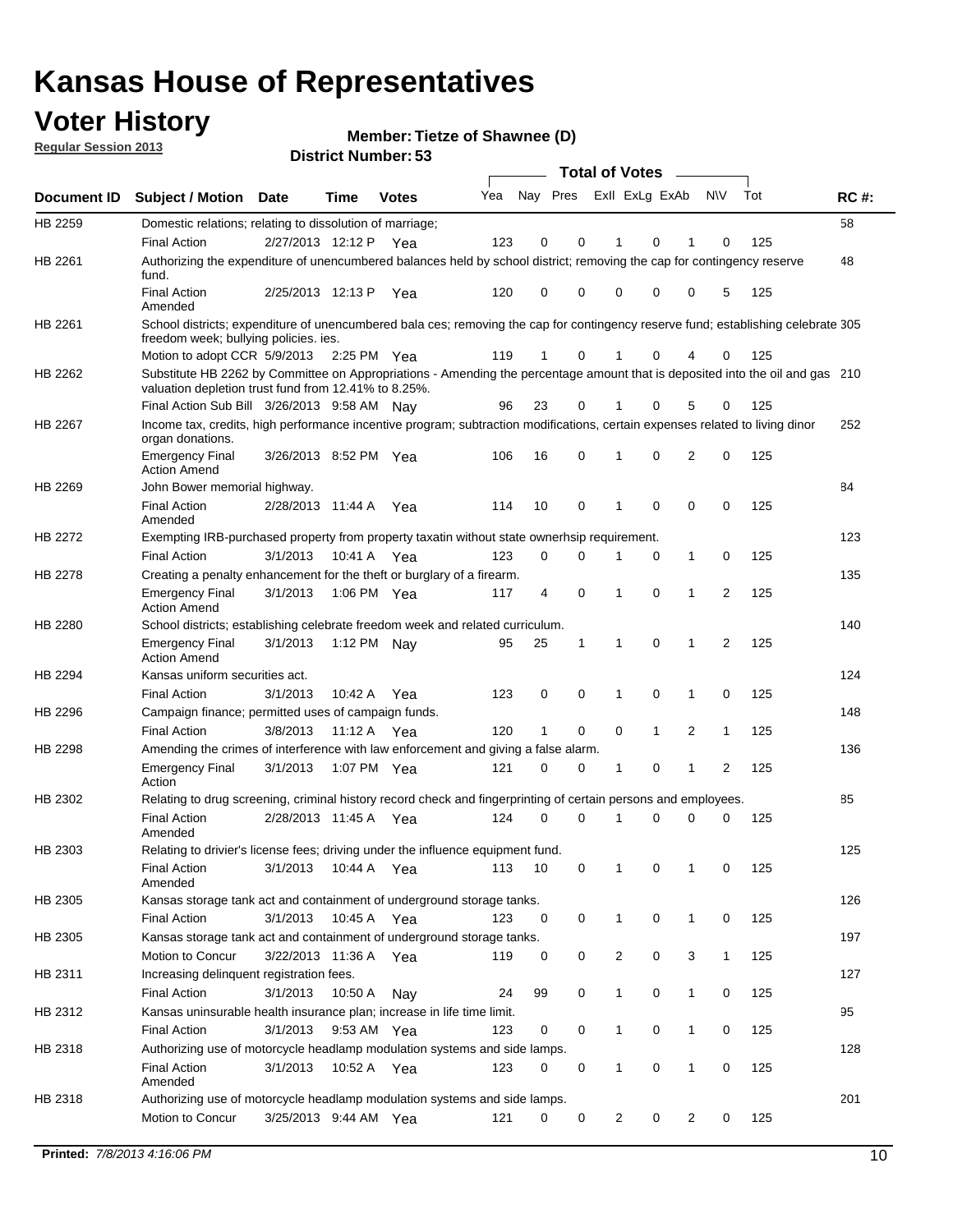### **Voter History**

**Regular Session 2013**

#### **Member: Tietze of Shawnee (D)**

|             |                                                                                                                                                                                             |                       |         |                |     |             |             | <b>Total of Votes</b> |             |                |             |     |             |
|-------------|---------------------------------------------------------------------------------------------------------------------------------------------------------------------------------------------|-----------------------|---------|----------------|-----|-------------|-------------|-----------------------|-------------|----------------|-------------|-----|-------------|
| Document ID | <b>Subject / Motion</b>                                                                                                                                                                     | <b>Date</b>           | Time    | <b>Votes</b>   | Yea | Nay Pres    |             | Exll ExLg ExAb        |             |                | <b>NV</b>   | Tot | <b>RC#:</b> |
| HB 2319     | Creating the coalition of innovative districts act.                                                                                                                                         |                       |         |                |     |             |             |                       |             |                |             |     | 149         |
|             | <b>Final Action</b><br>Amended                                                                                                                                                              | 3/8/2013              | 11:17 A | Nav            | 74  | 47          | 0           | 0                     | 1           | 3              | 0           | 125 |             |
| HB 2319     | Creating the coalition of innovative districts act.<br>Motion to Adopt CCR 4/5/2013                                                                                                         |                       |         | 1:03 PM $ExII$ | 71  | 47          | 0           | 2                     | 0           | 3              | 2           | 125 | 279         |
| HB 2322     | Relating to the division of health of the department of health and environment.                                                                                                             |                       |         |                |     |             |             |                       |             |                |             |     | 86          |
|             | <b>Final Action</b><br>Amended                                                                                                                                                              | 2/28/2013 11:46 A Yea |         |                | 118 | 6           | 0           | 1                     | 0           | 0              | 0           | 125 |             |
| HB 2326     | VoIP and IP enabled services.                                                                                                                                                               |                       |         |                |     |             |             |                       |             |                |             |     | 129         |
|             | <b>Final Action</b><br>Amended                                                                                                                                                              | 3/1/2013              | 10:53 A | Yea            | 123 | $\mathbf 0$ | 0           | 1                     | $\mathbf 0$ | 1              | $\mathbf 0$ | 125 |             |
| HB 2338     | Courts; docket fees.                                                                                                                                                                        |                       |         |                |     |             |             |                       |             |                |             |     | 211         |
|             | <b>Final Action</b><br>Amended                                                                                                                                                              | 3/26/2013 10:00 A     |         | Nav            | 67  | 52          | 0           | $\mathbf 1$           | 0           | 5              | 0           | 125 |             |
| HB 2339     | Allowing insurers to return premiums to a policyholder separate from the notice of an adverse underwriting decision.                                                                        |                       |         |                |     |             |             |                       |             |                |             |     | 67          |
|             | <b>Final Action</b>                                                                                                                                                                         | 2/28/2013 11:16 A Yea |         |                | 124 | 0           | 0           | 1                     | 0           | 0              | 0           | 125 |             |
| HB 2339     | Combining life insurance with certain additional health related riders, insurance agents-lines of insurance, health insurance for 287<br>certain firefighters and law enforcement officers. |                       |         |                |     |             |             |                       |             |                |             |     |             |
|             | Motion to Adopt CCR 4/5/2013 7:15 PM FxII                                                                                                                                                   |                       |         |                | 116 | 4           | 0           | 2                     | 0           | 2              | 1           | 125 |             |
| HB 2343     | Relating to the secretary of health and environment; office of laboratory services.                                                                                                         |                       |         |                |     |             |             |                       |             |                |             |     | 130         |
|             | <b>Final Action</b>                                                                                                                                                                         | 3/1/2013              | 10:54 A | Nav            | 89  | 34          | 0           | $\mathbf{1}$          | 0           | 1              | 0           | 125 |             |
| HB 2349     | School districts; audit by legislative post audit committee.<br><b>Final Action</b>                                                                                                         | 2/28/2013 11:48 A Yea |         |                | 120 | 4           | 0           | 1                     | $\Omega$    | $\Omega$       | 0           | 125 | 87          |
|             | Amended                                                                                                                                                                                     |                       |         |                |     |             |             |                       |             |                |             |     |             |
| HB 2349     | School districts; audit by legislative post audit committee.                                                                                                                                |                       |         |                | 118 |             | 0           |                       | 0           | 2              |             |     | 291         |
| HB 2352     | Motion to Concur<br>Maximum benefits increased for certain members of the Kansas police and firemen's retirement system.                                                                    | 4/5/2013              |         | 7:55 PM Exll   |     | 2           |             | 2                     |             |                | 1           | 125 | 88          |
|             | <b>Final Action</b>                                                                                                                                                                         |                       |         |                |     | 0           |             | 1                     |             |                |             |     |             |
|             |                                                                                                                                                                                             | 2/28/2013 11:49 A     |         | Yea            | 124 |             | 0           |                       | 0           | 0              | 0           | 125 |             |
| HB 2353     | Adding certain controlled substances as schedule I drugs.<br><b>Emergency Final</b><br>Action                                                                                               | 3/1/2013              |         | 1:09 PM Yea    | 121 | 0           | 0           | 1                     | 0           | 1              | 2           | 125 | 138         |
| HB 2357     | 242nd engineer company ae" KS army national guard ae" membrial highway.                                                                                                                     |                       |         |                |     |             |             |                       |             |                |             |     | 96          |
|             | <b>Final Action</b>                                                                                                                                                                         | 3/1/2013              |         | 9:54 AM Yea    | 123 | 0           | 0           | 1                     | 0           | 1              | 0           | 125 |             |
| HB 2357     | 242nd engineer company-KS army national guard- highway.                                                                                                                                     |                       |         |                |     |             |             |                       |             |                |             |     | 202         |
|             | Motion to Concur                                                                                                                                                                            | 3/25/2013 9:47 AM Yea |         |                | 121 | $\mathbf 0$ | $\mathbf 0$ | $\overline{2}$        | $\mathbf 0$ | $\overline{2}$ | 0           | 125 |             |
| HB 2363     | Exempting certain aggregate mining operations from department of health and environment regulations.                                                                                        |                       |         |                |     |             |             |                       |             |                |             |     | 131         |
|             | <b>Final Action</b><br>Amended                                                                                                                                                              | 3/1/2013              | 10:56 A | Yea            | 123 | 0           | 0           | 1                     | 0           | 1              | 0           | 125 |             |
| HB 2363     | Water; wastewater regulations for sand and gravel; streams, dams and water obstructions.                                                                                                    |                       |         |                |     |             |             |                       |             |                |             |     | 280         |
|             | Motion to Adopt CCR 4/5/2013                                                                                                                                                                |                       |         | 1:10 PM $ExII$ | 119 | 0           | 0           | 2                     | 0           | 3              | 1           | 125 |             |
| HB 2368     | Relating to the governor's mental health services planning council.                                                                                                                         |                       |         |                |     |             |             |                       |             |                |             |     | 137         |
|             | <b>Emergency Final</b><br><b>Action Amend</b>                                                                                                                                               | 3/1/2013              |         | 1:08 PM Yea    | 121 | 0           | 0           | $\mathbf{1}$          | 0           | 1              | 2           | 125 |             |
| HB 2377     | Relating to court fees and costs; judicial branch surcharge fund.                                                                                                                           |                       |         |                |     |             |             |                       |             |                |             |     | 212         |
|             | <b>Final Action</b>                                                                                                                                                                         | 3/26/2013 10:01 A Yea |         |                | 118 | 1           | 0           |                       | 0           | 5              | 0           | 125 |             |
| HB 2378     | Sales tax exemption for sales of certain machinery and equipment used for surface mining activities.                                                                                        |                       |         |                |     |             |             |                       |             |                |             |     | 251         |
|             | <b>Emergency Final</b><br><b>Action Amend</b>                                                                                                                                               | 3/26/2013 8:51 PM Yea |         |                | 104 | 18          | 0           | 1                     | 0           | 2              | 0           | 125 |             |
| HB 2381     | Election campaign finance; removing certain limitations to contributions made during legislative sessions.                                                                                  |                       |         |                |     |             |             |                       |             |                |             |     | 198         |
|             | <b>Final Action</b><br>Amended                                                                                                                                                              | 3/25/2013 9:30 AM Yea |         |                | 100 | 21          | 0           | $\overline{2}$        | 0           | 2              | 0           | 125 |             |
| HB 2387     | Clarifying that felony murder is not a lesser included offense of capital murder.                                                                                                           |                       |         |                |     |             |             |                       |             |                |             |     | 213         |
|             | <b>Final Action</b>                                                                                                                                                                         | 3/26/2013 10:02 A     |         | Yea            | 117 | 2           | 0           | $\mathbf{1}$          | 0           | 5              | 0           | 125 |             |
|             | Printed: 7/8/2013 4:16:06 PM                                                                                                                                                                |                       |         |                |     |             |             |                       |             |                |             |     | 11          |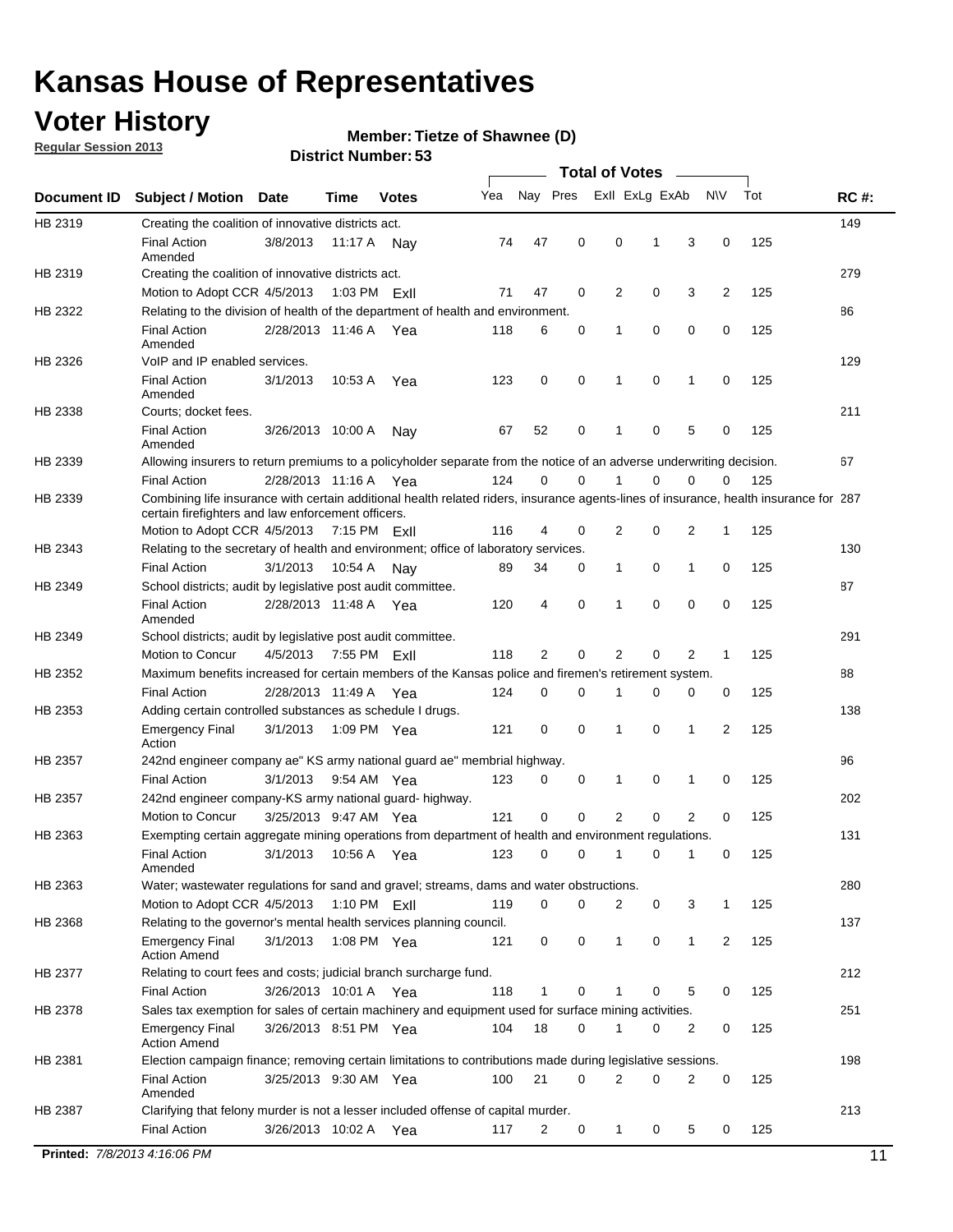### **Voter History**

**Member: Tietze of Shawnee (D)** 

**Regular Session 2013**

|                 |                                                                                                                                                                                                                                                  |                       |         | טט וסווווטנו ויטווווטכו |     |              |             |   | <b>Total of Votes</b> |                |           |     |             |
|-----------------|--------------------------------------------------------------------------------------------------------------------------------------------------------------------------------------------------------------------------------------------------|-----------------------|---------|-------------------------|-----|--------------|-------------|---|-----------------------|----------------|-----------|-----|-------------|
| Document ID     | <b>Subject / Motion Date</b>                                                                                                                                                                                                                     |                       | Time    | <b>Votes</b>            | Yea |              | Nay Pres    |   | Exll ExLg ExAb        |                | <b>NV</b> | Tot | <b>RC#:</b> |
| HB 2389         | Capital murder; notice of intent to seek the death penalty.                                                                                                                                                                                      |                       |         |                         |     |              |             |   |                       |                |           |     | 214         |
|                 | <b>Final Action</b>                                                                                                                                                                                                                              | 3/26/2013 10:03 A     |         | Yea                     | 118 | 1            | 0           |   | 0<br>1                | 5              | 0         | 125 |             |
| HB 2391         | School finance; amount of tax levy authorized to finance ancillary school facilities.                                                                                                                                                            |                       |         |                         |     |              |             |   |                       |                |           |     | 237         |
|                 | <b>Emergency Final</b><br><b>Action Amend</b>                                                                                                                                                                                                    | 3/26/2013 8:30 PM Nay |         |                         | 64  | 57           | $\Omega$    |   | 0<br>1                | $\overline{2}$ | 1         | 125 |             |
| HB 2391         | Senate Substitute for HB 2391 by Committee on Ways and Means - Creating the joint committee on uniform educational<br>standards oversight.                                                                                                       |                       |         |                         |     |              |             |   |                       |                |           |     | 321         |
|                 | Sub Motion to Concur 6/1/2013                                                                                                                                                                                                                    |                       | 10:06 P | Nav                     | 55  | 58           | 0           |   | 0<br>0                | 6              | 6         | 125 |             |
| HB 2396         | Allowing the secretary of administration to identify state owned real property as surplus property and establishing an appeals 253<br>process of such identification; also amending procedures for the disposition of state surplus real estate. |                       |         |                         |     |              |             |   |                       |                |           |     |             |
|                 | <b>Emergency Final</b><br><b>Action Amend</b>                                                                                                                                                                                                    | 3/26/2013 8:53 PM Yea |         |                         | 122 | 0            | $\Omega$    |   | $\Omega$              | 2              | 0         | 125 |             |
| HB 2403         | Issuing \$1,500,000,000 of pension obligation bonds to finance a portion of the unfunded actuarial liability of KPERS.                                                                                                                           |                       |         |                         |     |              |             |   |                       |                |           |     | 236         |
|                 | <b>Final Action</b><br>Amended                                                                                                                                                                                                                   | 3/26/2013 8:29 PM     |         | Nav                     | 73  | 49           | 0           | 1 | 0                     | $\overline{2}$ | 0         | 125 |             |
| <b>HCR 5014</b> | Urging approval of the Presidential Permit application allowing the construction and operation of the TransCanada Keystone<br>XL Pipeline.                                                                                                       |                       |         |                         |     |              |             |   |                       |                |           |     | 215         |
|                 | <b>Final Action</b>                                                                                                                                                                                                                              | 3/26/2013 10:05 A     |         | Nay                     | 108 | 11           | 0           |   | 0<br>1                | 5              | 0         | 125 |             |
| HR 6004         | Rules of House of Representatives, permanent rules of the 2013-2014 biennium.                                                                                                                                                                    |                       |         |                         |     |              |             |   |                       |                |           |     | 4           |
|                 | <b>Final Action</b><br>Amended                                                                                                                                                                                                                   | 1/28/2013 11:09 A     |         | Nay                     | 82  | 40           | $\Omega$    |   | 0<br>0                | 3              | 0         | 125 |             |
| SB <sub>1</sub> | Legislative Post Audit; periodic audits of the State treasurer and the pooled money investment board.                                                                                                                                            |                       |         |                         |     |              |             |   |                       |                |           |     | 216         |
|                 | <b>Final Action</b><br>Amended                                                                                                                                                                                                                   | 3/26/2013 10:06 A     |         | Yea                     | 118 | 1            | $\Omega$    | 1 | 0                     | 5              | 0         | 125 |             |
| SB 16           | Kansas racketeer influenced and corrupt organization act, criminal street gangs.                                                                                                                                                                 |                       |         |                         |     |              |             |   |                       |                |           |     | 217         |
|                 | <b>Final Action</b><br>Amended                                                                                                                                                                                                                   | 3/26/2013 10:12 A Yea |         |                         | 74  | 45           | 0           |   | 0<br>1                | 5              | 0         | 125 |             |
| <b>SB 20</b>    | Civil procedure; temporary restraining orders and poverty affidavits.                                                                                                                                                                            |                       |         |                         |     |              |             |   |                       |                |           |     | 190         |
|                 | <b>Final Action</b><br>Amended                                                                                                                                                                                                                   | 3/22/2013 11:15 A     |         | Yea                     | 119 | 0            | 0           |   | $\Omega$<br>2         | 3              | 1         | 125 |             |
| SB 20           | Civil procedure; temporary restraining orders and poverty affidavits.                                                                                                                                                                            |                       |         |                         |     |              |             |   |                       |                |           |     | 304         |
|                 | Motion to adopt CCR 5/9/2013                                                                                                                                                                                                                     |                       |         | 2:21 PM Yea             | 119 | $\mathbf{1}$ | 0           |   | 0<br>1                | 4              | 0         | 125 |             |
| <b>SB 21</b>    | Firearms; criminal possession of a firearm; expungement; personal and family protection act.                                                                                                                                                     |                       |         |                         |     |              |             |   |                       |                |           |     | 255         |
|                 | <b>Emergency Final</b><br>Action                                                                                                                                                                                                                 | 3/26/2013 8:56 PM Yea |         |                         | 119 | 3            | $\Omega$    | 1 | 0                     | 2              | 0         | 125 |             |
| <b>SB 23</b>    | Continuation of statewide tax levy for public schools.                                                                                                                                                                                           |                       |         |                         |     |              |             |   |                       |                |           |     | 243         |
|                 | <b>Emergency Final</b><br><b>Action Amend</b>                                                                                                                                                                                                    | 3/26/2013 8:38 PM Yea |         |                         | 122 | 0            | 0           | 1 | 0                     | 2              | 0         | 125 |             |
| SB 23           | School districts; sttewide tax levy for public schools; school finance amendments.                                                                                                                                                               |                       |         |                         |     |              |             |   |                       |                |           |     | 296         |
|                 | Motion to Adopt CCR 4/5/2013                                                                                                                                                                                                                     |                       |         | 9:32 PM ExII            | 119 | 1            | 0           |   | 2<br>0                | 2              | 1         | 125 |             |
| <b>SB 24</b>    | Insurance - Risk-based capital requirements for property, casualty and life insurance companies.                                                                                                                                                 |                       |         |                         |     |              |             |   |                       |                |           |     | 204         |
|                 | <b>Final Action</b>                                                                                                                                                                                                                              | 3/26/2013 9:50 AM Yea |         |                         | 119 | 0            | 0           |   | 0<br>1                | 5              | 0         | 125 |             |
| <b>SB 25</b>    | Insurance-Risk-based capital requirements for health organizations.                                                                                                                                                                              |                       |         |                         |     |              |             |   |                       |                |           |     | 205         |
|                 | Final Action                                                                                                                                                                                                                                     | 3/26/2013 9:51 AM Yea |         |                         | 119 | 0            | 0           |   | 0<br>1                | 5              | 0         | 125 |             |
| <b>SB 27</b>    | Eligibility of students under the military service scholarship program act.                                                                                                                                                                      |                       |         |                         |     |              |             |   |                       |                |           |     | 166         |
|                 | <b>Final Action</b><br>Amended                                                                                                                                                                                                                   | 3/19/2013 10:35 A Yea |         |                         | 123 | 0            | 0           |   | 0                     | 1              | 0         | 125 |             |
| SB 28           | Authorizing the division of emergency management within the adjutant general's department to accept certain real property.                                                                                                                       |                       |         |                         |     |              |             |   |                       |                |           |     | 184         |
|                 | <b>Final Action</b>                                                                                                                                                                                                                              | 3/21/2013 11:22 A Yea |         |                         | 121 | 0            | $\mathbf 0$ |   | $\mathbf{1}$<br>0     | 3              | 0         | 125 |             |
| SB 37           | Kansas home inspectors professional competence and financial responsibility act.                                                                                                                                                                 |                       |         |                         |     |              |             |   |                       |                |           |     | 218         |
|                 | <b>Final Action</b>                                                                                                                                                                                                                              | 3/26/2013 10:14 A Yea |         |                         | 102 | 17           | 0           |   | 1<br>0                | 5              | 0         | 125 |             |
| SB 51           | Health insurance coverage for bankers association.                                                                                                                                                                                               |                       |         |                         |     |              |             |   |                       |                |           |     | 189         |
|                 | Final Action                                                                                                                                                                                                                                     | 3/22/2013 11:14 A Yea |         |                         | 119 | 0            | 0           |   | 2<br>0                | 3              | 1         | 125 |             |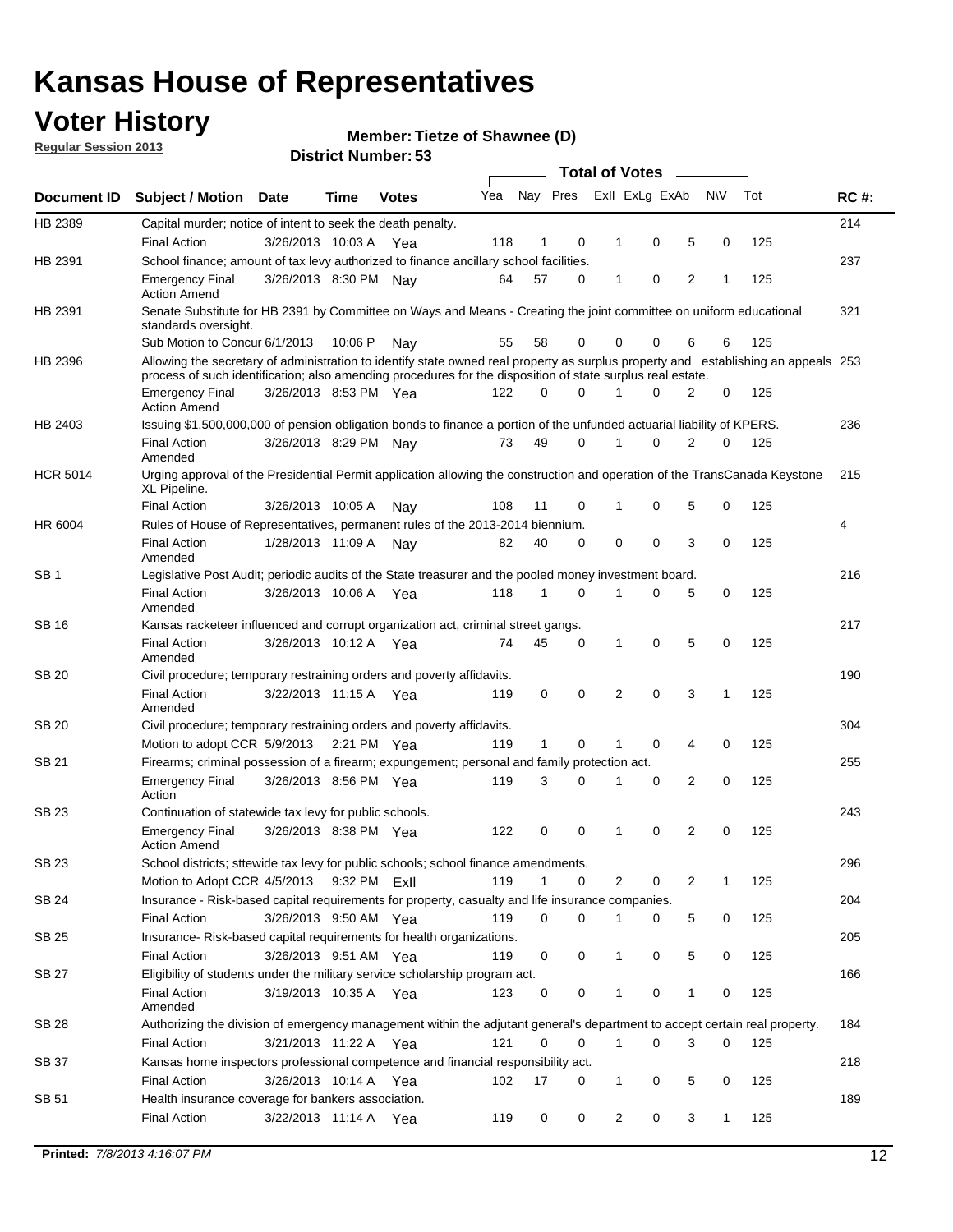### **Voter History**

**Member: Tietze of Shawnee (D)** 

**Regular Session 2013**

|              |                                                                                                                                                                                                                                                                                                                                                                                                         |                       |             |              |     |          |          | <b>Total of Votes</b> |             |                |                |     |             |
|--------------|---------------------------------------------------------------------------------------------------------------------------------------------------------------------------------------------------------------------------------------------------------------------------------------------------------------------------------------------------------------------------------------------------------|-----------------------|-------------|--------------|-----|----------|----------|-----------------------|-------------|----------------|----------------|-----|-------------|
| Document ID  | <b>Subject / Motion</b>                                                                                                                                                                                                                                                                                                                                                                                 | <b>Date</b>           | Time        | <b>Votes</b> | Yea | Nay Pres |          | Exll ExLg ExAb        |             |                | <b>NV</b>      | Tot | <b>RC#:</b> |
| SB 52        | Mortgage interest rate cap increase.                                                                                                                                                                                                                                                                                                                                                                    |                       |             |              |     |          |          |                       |             |                |                |     | 238         |
|              | <b>Emergency Final</b><br>Action                                                                                                                                                                                                                                                                                                                                                                        | 3/26/2013 8:32 PM Yea |             |              | 120 | 2        | 0        |                       | 0           | 2              | 0              | 125 |             |
| <b>SB 56</b> | Transferring the recognition of county fair associations from the secretary of agriculture to the board of county<br>commissioners.                                                                                                                                                                                                                                                                     |                       |             |              |     |          |          |                       |             |                |                |     | 191         |
|              | <b>Final Action</b><br>Amended                                                                                                                                                                                                                                                                                                                                                                          | 3/22/2013 11:21 A     |             | Yea          | 119 | 0        | 0        | 2                     | 0           | 3              | 1              | 125 |             |
| SB 57        | Substitute for SB 57 by Committee on Agriculture - Agriculture; powers and duties of the department of agriculture relating to<br>poultry improvement plan and domesticated deer.                                                                                                                                                                                                                       |                       |             |              |     |          |          |                       |             |                |                |     | 192         |
|              | Final Action Sub Bill 3/22/2013 11:24 A Yea<br>Amended                                                                                                                                                                                                                                                                                                                                                  |                       |             |              | 79  | 40       | 0        | 2                     | 0           | 3              | -1             | 125 |             |
| SB 57        | Substitute for SB 57 by Committee on Agriculture - Agriculture; powers and duties of the department of agriculture relating to<br>poultry improvement plan, stockyards and domesticated deer.                                                                                                                                                                                                           |                       |             |              |     |          |          |                       |             |                |                |     | 262         |
|              | Motion to adopt CCR 4/4/2013 2:18 PM Yea                                                                                                                                                                                                                                                                                                                                                                |                       |             |              | 80  | 42       | 0        | 1                     | 0           | $\overline{2}$ | 0              | 125 |             |
| SB 58        | Sentencing for unlawful manufacturing of controlled substances.<br><b>Final Action</b>                                                                                                                                                                                                                                                                                                                  |                       |             |              |     |          |          |                       | 0           |                |                |     | 219         |
| SB 59        | Attorney general; reward for information.                                                                                                                                                                                                                                                                                                                                                               | 3/26/2013 10:15 A     |             | Yea          | 119 | 0        | 0        | 1                     |             | 5              | 0              | 125 | 193         |
|              | <b>Final Action</b>                                                                                                                                                                                                                                                                                                                                                                                     | 3/22/2013 11:25 A     |             |              | 119 | 0        | 0        |                       | 0           | 3              | 1              | 125 |             |
| SB 62        |                                                                                                                                                                                                                                                                                                                                                                                                         |                       |             | Yea          |     |          |          | 2                     |             |                |                |     |             |
|              | Making gas pipeline safety terminology consistent with federal regulations.                                                                                                                                                                                                                                                                                                                             |                       |             |              |     |          |          |                       | 0           |                |                |     | 163         |
| SB 63        | <b>Final Action</b>                                                                                                                                                                                                                                                                                                                                                                                     | 3/19/2013 10:32 A     |             | Yea          | 123 | 0        | 0        | 1                     |             | 1              | 0              | 125 |             |
|              | Elections; voting crimes, penalties and prosecution.<br><b>Emergency Final</b><br><b>Action Amend</b>                                                                                                                                                                                                                                                                                                   | 3/26/2013 8:42 PM Nay |             |              | 69  | 53       | 0        | 1                     | $\mathbf 0$ | $\overline{2}$ | $\mathbf 0$    | 125 | 246         |
| <b>SB68</b>  | Driver's license examinations; locations.                                                                                                                                                                                                                                                                                                                                                               |                       |             |              |     |          |          |                       |             |                |                |     | 220         |
|              | <b>Final Action</b>                                                                                                                                                                                                                                                                                                                                                                                     | 3/26/2013 10:16 A     |             | Yea          | 116 | 3        | 0        | 1                     | 0           | 5              | 0              | 125 |             |
| SB 69        | Motor vehicles; vehicle registration and license plates.                                                                                                                                                                                                                                                                                                                                                |                       |             |              |     |          |          |                       |             |                |                |     | 167         |
|              | <b>Final Action</b>                                                                                                                                                                                                                                                                                                                                                                                     | 3/19/2013 10:37 A     |             | Yea          | 117 | 6        | 0        | 1                     | 0           | $\mathbf{1}$   | 0              | 125 |             |
| SB 74        | Prison-made goods act; prohibiting prisoner production of manufactured or modular homes.                                                                                                                                                                                                                                                                                                                |                       |             |              |     |          |          |                       |             |                |                |     | 221         |
|              | <b>Final Action</b>                                                                                                                                                                                                                                                                                                                                                                                     | 3/26/2013 10:19 A     |             | Yea          | 87  | 32       | 0        | 1                     | 0           | 5              | 0              | 125 |             |
| SB 75        | Record requirements and civil penalties relating to sales of plastic bulk merchandise containers.                                                                                                                                                                                                                                                                                                       |                       |             |              |     |          |          |                       |             |                |                |     | 222         |
|              | <b>Final Action</b>                                                                                                                                                                                                                                                                                                                                                                                     | 3/26/2013 10:21 A     |             | Yea          | 101 | 18       | 0        | 1                     | 0           | 5              | 0              | 125 |             |
| SB 81        | Open records; requests for criminal justice information; restriction of certain officials' information from publicly accessible<br>records.                                                                                                                                                                                                                                                             |                       |             |              |     |          |          |                       |             |                |                |     | 194         |
|              | <b>Final Action</b><br>Amended                                                                                                                                                                                                                                                                                                                                                                          | 3/22/2013 11:27 A     |             | Yea          | 119 | 0        | 0        | 2                     | 0           | 3              | 1              | 125 |             |
| <b>SB83</b>  | House Substitute for SB 83 by Committee on Taxation - Income tax deductions and modifications; severance tax; sales tax;<br>delinquent tax liabilities.                                                                                                                                                                                                                                                 |                       |             |              |     |          |          |                       |             |                |                |     | 187         |
|              | Final Action Sub Bill 3/21/2013 11:30 A                                                                                                                                                                                                                                                                                                                                                                 |                       |             | Nav          | 96  | 25       | 0        | $\mathbf{1}$          | 0           | 3              | 0              | 125 |             |
| SB 83        | House Substitute for SB 83 by Committee on Taxation--Income tax deductions and modifications; severance tax; sales tax and 260<br>compensating use tax, preseumptions relating to nexus; property tax, exemptions, new automobile manufacturinge property;<br>taxation of watercraft; leased commercial and industrial property appeals; correction of clerical errors.<br>Motion to adopt CCR 4/3/2013 |                       | 10:35 A Nay |              | 104 | 15       | 0        | $\mathbf{1}$          | 0           | 3              | $\overline{2}$ | 125 |             |
| SB 84        | House Substitute for SB 84 by Committee on Taxation - Reduction to state income tax rates based on selected actual state                                                                                                                                                                                                                                                                                |                       |             |              |     |          |          |                       |             |                |                |     | 188         |
|              | general fund receipts computations; distribution of revenues from sales and compensating use tax; reduction of<br>Final Action Sub Bill 3/21/2013 11:34 A Nay                                                                                                                                                                                                                                           |                       |             |              | 82  | 39       | $\Omega$ |                       | $\Omega$    | 3              | $\mathbf{0}$   | 125 |             |
| SB 84        | Amended<br>House Substitute for SB 84 -- Reduction to state income tax rates based on selected actual state general fund receipts                                                                                                                                                                                                                                                                       |                       |             |              |     |          |          |                       |             |                |                |     | 317         |
|              | computations; reduction of itemized deductions.<br>Motion to adopt CCR 5/28/2013 2:32 PM Nav                                                                                                                                                                                                                                                                                                            |                       |             |              | 42  | 71       | 0        | 1                     | 0           | 9              | $\overline{2}$ | 125 |             |
| SB 84        | House Substitute for SB 84 -- Reduction to state income tax rates based on selected actual state general fund receipts                                                                                                                                                                                                                                                                                  |                       |             |              |     |          |          |                       |             |                |                |     | 319         |
|              | computations; reduction of itemized deductions.<br>Motion to adopt CCR 5/30/2013 9:14 PM Nay                                                                                                                                                                                                                                                                                                            |                       |             |              | 18  | 94       | 0        | 1                     | 0           | 9              | 3              | 125 |             |
| SB 85        | Motor vehicle insurance; providing proof of insurance by cellular phone or portable electronic device.                                                                                                                                                                                                                                                                                                  |                       |             |              |     |          |          |                       |             |                |                |     | 175         |
|              | <b>Final Action</b>                                                                                                                                                                                                                                                                                                                                                                                     | 3/20/2013 10:25 A Yea |             |              | 123 | 0        | $\Omega$ |                       | 0           | 1              | 0              | 125 |             |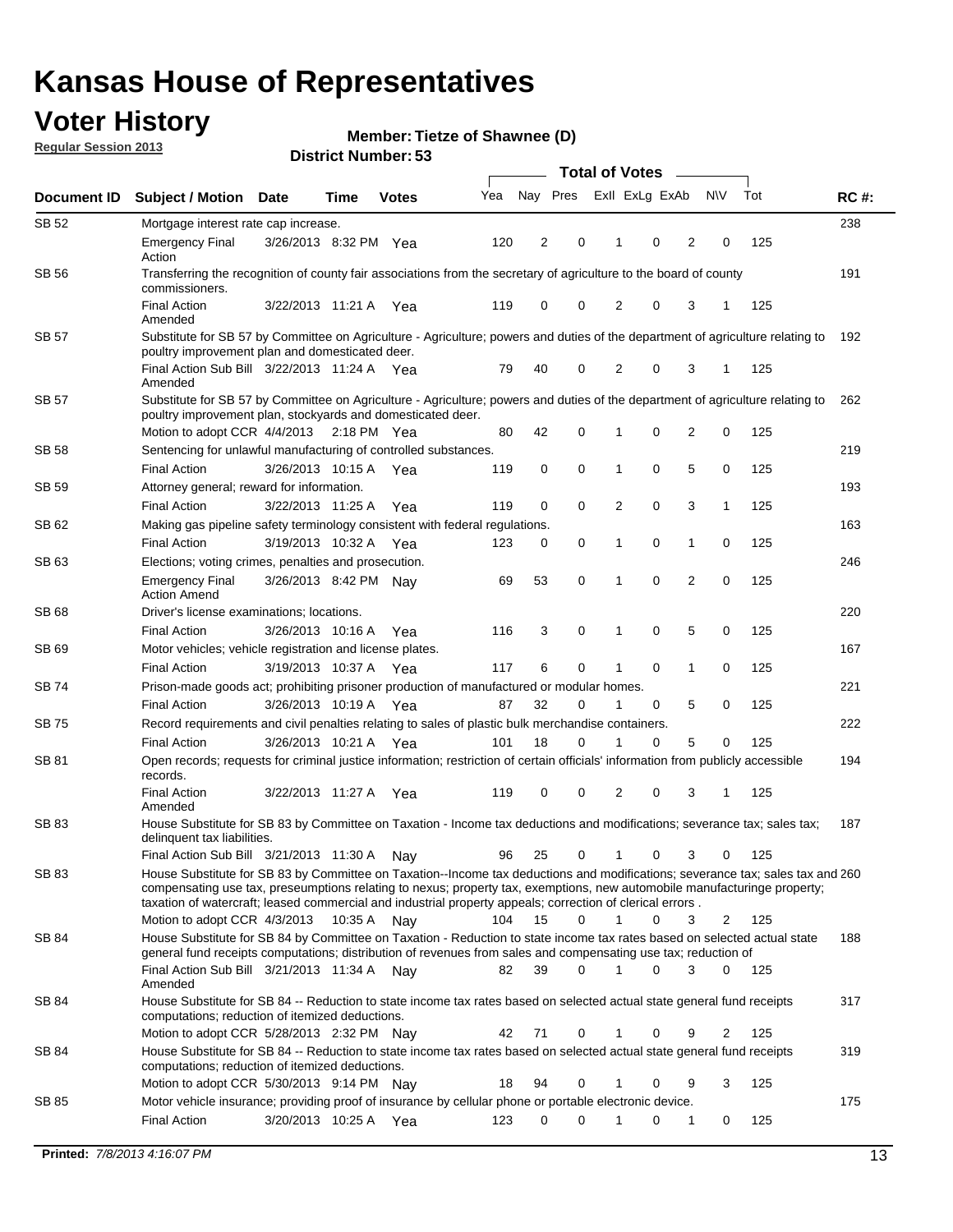### **Voter History**

**Regular Session 2013**

**Member: Tietze of Shawnee (D)** 

|                    |                                                                                                       |                       |              | טט ויסטוווער ויטוווער |     |              |              | <b>Total of Votes</b> |                |                |                |              |     |             |
|--------------------|-------------------------------------------------------------------------------------------------------|-----------------------|--------------|-----------------------|-----|--------------|--------------|-----------------------|----------------|----------------|----------------|--------------|-----|-------------|
| <b>Document ID</b> | <b>Subject / Motion</b>                                                                               | <b>Date</b>           | <b>Time</b>  | <b>Votes</b>          | Yea |              | Nay Pres     |                       |                | Exll ExLg ExAb |                | <b>NV</b>    | Tot | <b>RC#:</b> |
| <b>SB 88</b>       | Increasing the children's advocacy center assessment fee.                                             |                       |              |                       |     |              |              |                       |                |                |                |              |     | 223         |
|                    | <b>Final Action</b><br>Amended                                                                        | 3/26/2013 10:22 A Yea |              |                       | 118 | $\mathbf{1}$ | 0            |                       | $\mathbf 1$    | 0              | 5              | 0            | 125 |             |
| SB 96              | Motor vehicles; counties with multiple registration facilities; additional registration fee.          |                       |              |                       |     |              |              |                       |                |                |                |              |     | 224         |
|                    | <b>Final Action</b><br>Amended                                                                        | 3/26/2013 10:24 A     |              | Yea                   | 106 | 12           | 0            |                       | 1              | 0              | 5              | 1            | 125 |             |
| SB 96              | Additional motor vehicle registration fees.                                                           |                       |              |                       |     |              |              |                       |                |                |                |              |     | 263         |
|                    | Motion to adopt CCR 4/4/2013                                                                          |                       | 2:21 PM Yea  |                       | 114 | 8            | 0            |                       | 1              | 0              | $\overline{2}$ | 0            | 125 |             |
| SB 102             | Requiring the state treasurer to provide a list of daily deposits to the secretary of administration. |                       |              |                       |     |              |              |                       |                |                |                |              |     | 195         |
|                    | <b>Final Action</b><br>Amended                                                                        | 3/22/2013 11:28 A     |              | Yea                   | 119 | 0            | 0            |                       | 2              | 0              | 3              | 1            | 125 |             |
| SB 102             | Enacting the second amendment protection act.                                                         |                       |              |                       |     |              |              |                       |                |                |                |              |     | 295         |
|                    | Motion to Adopt CCR 4/5/2013                                                                          |                       | 9:20 PM Exil |                       | 96  | 24           | 0            |                       | $\overline{2}$ | 0              | $\overline{2}$ | 1            | 125 |             |
| SB 111             | Establishing Native American legislative day at the capitol; awarding of high school diplomas.        |                       |              |                       |     |              |              |                       |                |                |                |              |     | 245         |
|                    | <b>Emergency Final</b><br><b>Action Amend</b>                                                         | 3/26/2013 8:41 PM Yea |              |                       | 122 | 0            | $\Omega$     |                       |                | 0              | $\overline{2}$ | 0            | 125 |             |
| SB 113             | Credit unions; changes in certain loan limitations.                                                   |                       |              |                       |     |              |              |                       |                |                |                |              |     | 234         |
|                    | <b>Emergency Final</b><br>Action                                                                      | 3/26/2013 8:25 PM Yea |              |                       | 122 | 0            | 0            |                       | 1              | $\mathbf 0$    | $\overline{2}$ | $\mathbf 0$  | 125 |             |
| <b>SB 118</b>      | Relating to law enforcement reporting and investigation of missing persons.                           |                       |              |                       |     |              |              |                       |                |                |                |              |     | 225         |
|                    | <b>Final Action</b>                                                                                   | 3/26/2013 10:25 A     |              | Yea                   | 119 | 0            | 0            |                       | 1              | 0              | 5              | 0            | 125 |             |
| SB 120             | 196<br>Enacting the Kansas farmers' market promotion act.                                             |                       |              |                       |     |              |              |                       |                |                |                |              |     |             |
|                    | <b>Final Action</b><br>Amended                                                                        | 3/22/2013 11:31 A     |              | Nav                   | 68  | 51           | 0            |                       | 2              | $\mathbf 0$    | 3              | 1            | 125 |             |
| SB 122             | Kansas administrative procedure act; service of order or notice.                                      |                       |              |                       |     |              |              |                       |                |                | 226            |              |     |             |
|                    | <b>Final Action</b><br>Amended                                                                        | 3/26/2013 10:26 A     |              | Yea                   | 119 | 0            | 0            |                       | 1              | 0              | 5              | 0            | 125 |             |
| SB 122             | Elections; unauthorized voting disclosures.                                                           |                       |              |                       |     |              |              |                       |                |                | 286            |              |     |             |
|                    | Motion to Adopt CCR 4/5/2013                                                                          |                       | 6:23 PM      | ExII                  | 89  | 31           | 0            |                       | 2              | 0              | $\overline{2}$ | $\mathbf{1}$ | 125 |             |
| SB 124             | Amending the Kansas restraint of trade act.                                                           |                       |              |                       |     |              |              |                       |                |                |                |              |     | 227         |
|                    | <b>Final Action</b><br>Amended                                                                        | 3/26/2013 10:27 A     |              | Yea                   | 116 | 2            | 1            |                       | 1              | $\mathbf 0$    | 5              | $\mathbf 0$  | 125 |             |
| SB 124             | Amending the Kansas restraint of trade act.                                                           |                       |              |                       |     |              |              |                       |                |                |                |              |     | 273         |
|                    | Motion to Adopt CCR 4/5/2013                                                                          |                       | 11:06 A      | Exll                  | 97  | 23           | 0            |                       | 2              | 0              | $\overline{2}$ | 1            | 125 |             |
| SB 128             | Career technical education incentive program amendments.                                              |                       |              |                       |     |              |              |                       |                |                |                |              |     | 168         |
|                    | <b>Final Action</b><br>Amended                                                                        | 3/19/2013 10:39 A     |              | Yea                   | 123 | 0            | 0            |                       | 1              | 0              | 1              | 0            | 125 |             |
| SB 129             | Bank commissioner; certain fees and hearing costs.                                                    |                       |              |                       |     |              |              |                       |                |                |                |              |     | 254         |
|                    | <b>Emergency Final</b><br><b>Action Amend</b>                                                         | 3/26/2013 8:55 PM Yea |              |                       | 110 | 12           | 0            |                       | 1              | 0              | 2              | 0            | 125 |             |
| SB 129             | Mortgage interest rate cap increase.                                                                  |                       |              |                       |     |              |              |                       |                |                |                |              |     | 272         |
|                    | Motion to Adopt CCR 4/5/2013                                                                          |                       | 10:42 A      | ExII                  | 121 | 0            | 0            |                       | 2              | $\mathbf 0$    | $\overline{2}$ | 0            | 125 |             |
| SB 135             | Transferring boiler inspection duties from the department of labor to the state fire marshal.         |                       |              |                       |     |              |              |                       |                |                |                |              |     | 228         |
|                    | <b>Final Action</b>                                                                                   | 3/26/2013 10:28 A Yea |              |                       | 114 | 5            | 0            |                       | $\mathbf{1}$   | 0              | 5              | 0            | 125 |             |
| SB 136             | Providing veterans designation on driver's licenses and nondriver identification cards.               |                       |              |                       |     |              |              |                       |                |                |                |              |     | 244         |
|                    | <b>Emergency Final</b><br><b>Action Amend</b>                                                         | 3/26/2013 8:39 PM Yea |              |                       | 119 | 3            | 0            |                       | $\mathbf{1}$   | 0              | $\overline{2}$ | 0            | 125 |             |
| SB 139             | Kansas money transmitter act.                                                                         |                       |              |                       |     |              |              |                       |                |                |                |              |     | 229         |
|                    | <b>Final Action</b>                                                                                   | 3/26/2013 10:30 A Yea |              |                       | 117 | $\mathbf{1}$ | $\mathbf{1}$ |                       | $\mathbf{1}$   | $\mathbf 0$    | 5              | 0            | 125 |             |
| SB 142             | Abortion; concerning civil actions related to abortion.                                               |                       |              |                       |     |              |              |                       |                |                |                |              |     | 241         |
|                    | <b>Emergency Final</b><br>Action                                                                      | 3/26/2013 8:36 PM Nay |              |                       | 89  | 33           | 0            |                       | 1              | 0              | $\overline{2}$ | $\mathbf 0$  | 125 |             |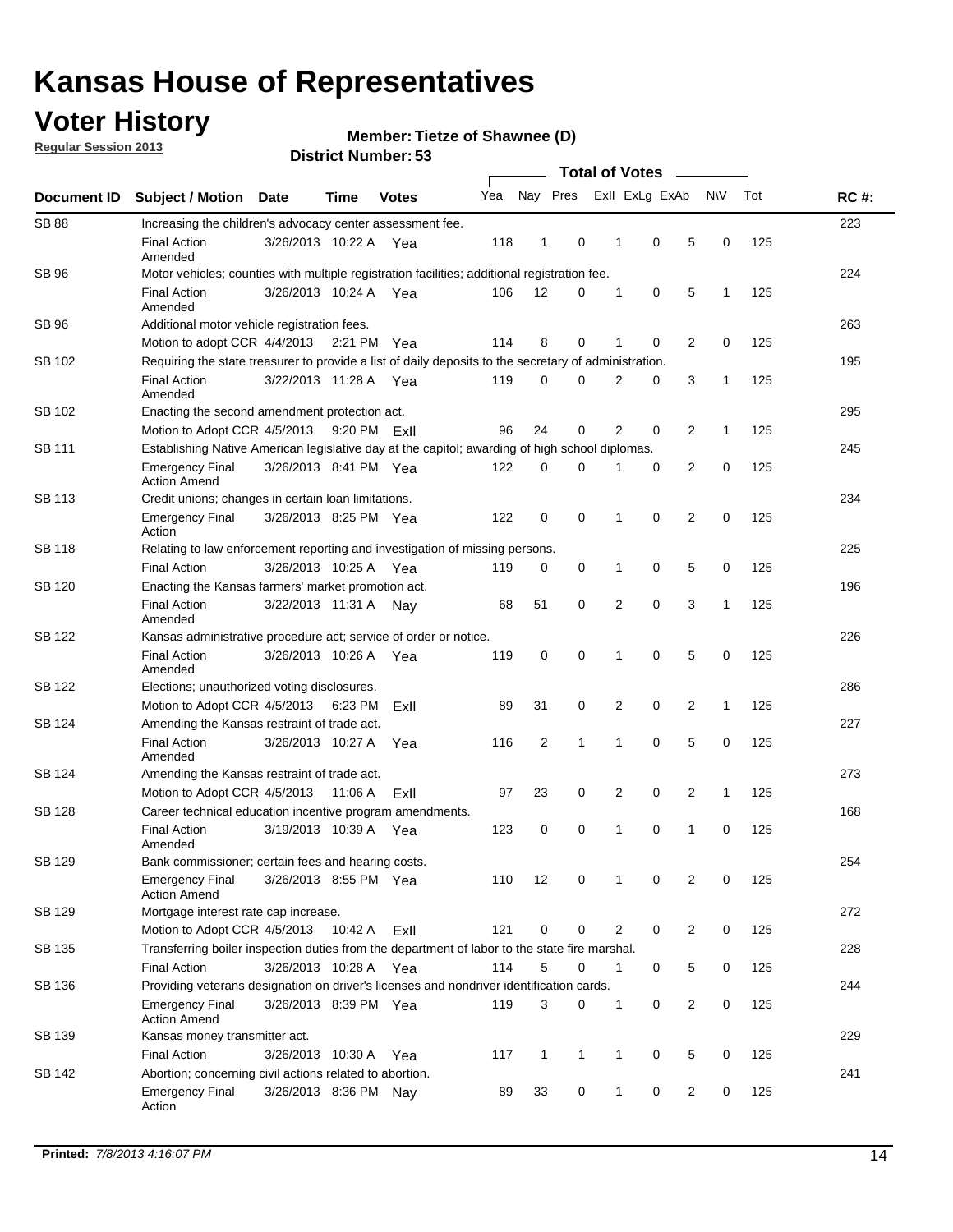### **Voter History**

**Member: Tietze of Shawnee (D)** 

**Regular Session 2013**

|                 |                                                                                                                                                                                                       |                                                                                       |                                                                               |              |     |          |   | <b>Total of Votes</b><br>$\sim$ |                |                |           |     |             |
|-----------------|-------------------------------------------------------------------------------------------------------------------------------------------------------------------------------------------------------|---------------------------------------------------------------------------------------|-------------------------------------------------------------------------------|--------------|-----|----------|---|---------------------------------|----------------|----------------|-----------|-----|-------------|
| Document ID     | <b>Subject / Motion Date</b>                                                                                                                                                                          |                                                                                       | Time                                                                          | <b>Votes</b> | Yea | Nay Pres |   |                                 | Exll ExLg ExAb |                | <b>NV</b> | Tot | <b>RC#:</b> |
| <b>SB 149</b>   | Drug screening for recipients of cash assistance and unemployment benefits.                                                                                                                           |                                                                                       |                                                                               |              |     |          |   |                                 |                |                |           |     | 239         |
|                 | <b>Emergency Final</b><br><b>Action Amend</b>                                                                                                                                                         | 3/26/2013 8:33 PM Nav                                                                 |                                                                               |              | 106 | 16       | 0 | 1                               | 0              | 2              | 0         | 125 |             |
| SB 164          | Relating to the director of vehicles regulating providers of motor vehicle functions.                                                                                                                 |                                                                                       |                                                                               |              |     |          |   |                                 |                |                |           |     | 247         |
|                 | <b>Emergency Final</b><br><b>Action Amend</b>                                                                                                                                                         | 3/26/2013 8:43 PM Nay                                                                 |                                                                               |              | 117 | 5        | 0 | 1                               | 0              | 2              | 0         | 125 |             |
| SB 164          |                                                                                                                                                                                                       | Relating to the director of vehicles regulating providers of motor vehicle functions. |                                                                               |              |     |          |   |                                 |                |                |           |     |             |
|                 | Motion to adopt CCR 4/4/2013                                                                                                                                                                          |                                                                                       | 5:32 PM Nay                                                                   |              | 111 | 9        | 0 | 1                               | 0              | 2              | 2         | 125 |             |
| SB 166          |                                                                                                                                                                                                       |                                                                                       | Insurers supervision, rehabilitation and liquidation act; derivatives.<br>206 |              |     |          |   |                                 |                |                |           |     |             |
|                 | <b>Final Action</b>                                                                                                                                                                                   | 3/26/2013 9:52 AM Yea                                                                 |                                                                               |              | 119 | 0        | 0 | 1                               | 0              | 5              | 0         | 125 |             |
| SB 168          | Limiting nuisance actions against certain agricultural activities.                                                                                                                                    |                                                                                       |                                                                               |              |     |          |   |                                 |                |                |           |     | 169         |
|                 | <b>Final Action</b><br>Amended                                                                                                                                                                        | 3/19/2013 10:40 A Yea                                                                 |                                                                               |              | 111 | 12       | 0 | 1                               | 0              | 1              | 0         | 125 |             |
| SB 168          | Limiting nuisance actions against certain agricultural activities.                                                                                                                                    |                                                                                       |                                                                               |              |     |          |   |                                 |                |                |           |     | 264         |
|                 | Motion to adopt CCR 4/4/2013                                                                                                                                                                          |                                                                                       | 2:30 PM Yea                                                                   |              | 110 | 12       | 0 | 1                               | 0              | 2              | 0         | 125 |             |
| <b>SB 171</b>   | School districts; amendments to Kansas uniform financial accounting and reporting act.                                                                                                                |                                                                                       |                                                                               |              |     |          |   |                                 |                |                |           |     | 248         |
|                 | <b>Emergency Final</b><br><b>Action Amend</b>                                                                                                                                                         | 3/26/2013 8:44 PM Yea                                                                 |                                                                               |              | 122 | 0        | 0 | 1                               | 0              | 2              | 0         | 125 |             |
| SB 171          | School districts; amendments to Kansas uniform financial accounting and reporting act.                                                                                                                |                                                                                       |                                                                               |              |     |          |   |                                 |                |                |           | 285 |             |
|                 | Motion to Adopt CCR 4/5/2013                                                                                                                                                                          | 6:19 PM ExII<br>63<br>57<br>2<br>0<br>2<br>125<br>0<br>1                              |                                                                               |              |     |          |   |                                 |                |                |           |     |             |
| SB 171          | Appropriations for FY 2013, FY 2014, FY 2015, FY 2016, FY 2017 and FY 2018 for various state agencies; capital<br>improvement projects; claims against the state.                                     |                                                                                       |                                                                               |              |     |          |   |                                 |                |                |           |     | 320         |
|                 | Motion to adopt CCR 6/1/2013 4:30 PM Nay                                                                                                                                                              |                                                                                       |                                                                               |              | 63  | 51       | 0 | 0                               | 0              | 8              | 3         | 125 |             |
| SB 187          | Establishing the workers compensation and employment security boards nominating committee; administrative law judge<br>appointment; workers compensation appeals board.                               |                                                                                       |                                                                               |              |     |          |   |                                 |                |                |           | 242 |             |
|                 | <b>Emergency Final</b><br><b>Action Amend</b>                                                                                                                                                         | 3/26/2013 8:37 PM Nay                                                                 |                                                                               |              | 88  | 34       | 0 | 1                               | 0              | 2              | 0         | 125 |             |
| SB 187          | Amending workers compensation law provisions; establishing the workers compensation and employment security boards<br>nominating committee; notice requirements; workplace health and safety program. |                                                                                       |                                                                               |              |     |          |   |                                 |                |                |           | 274 |             |
|                 | Motion to Adopt CCR 4/5/2013 11:26 A                                                                                                                                                                  |                                                                                       |                                                                               | ExII         | 89  | 31       | 0 | 2                               | 0              | 3              | 0         | 125 |             |
| SB 199          | University of Kansas medical center; midwest center for stem cell therapy.                                                                                                                            |                                                                                       |                                                                               |              |     |          |   |                                 |                |                |           |     | 235         |
|                 | <b>Emergency Final</b><br><b>Action Amend</b>                                                                                                                                                         | 3/26/2013 8:26 PM Nav                                                                 |                                                                               |              | 90  | 32       | 0 | 1                               | 0              | 2              | 0         | 125 |             |
| SB 199          | Health care; stem cell therapy and unused medications.                                                                                                                                                |                                                                                       |                                                                               |              |     |          |   |                                 |                |                |           |     | 290         |
|                 | Motion to Adopt CCR 4/5/2013                                                                                                                                                                          |                                                                                       | 7:52 PM ExII                                                                  |              | 90  | 30       | 0 | 2                               | 0              | $\overline{2}$ | 1         | 125 |             |
| SB 216          | Allowing a public building commission to acquire land for a municipal university similar to what such commission is currently<br>allowed to do for any state university.                              |                                                                                       |                                                                               |              |     |          |   |                                 |                |                |           |     | 185         |
|                 | <b>Final Action</b>                                                                                                                                                                                   | 3/21/2013 11:23 A                                                                     |                                                                               | Yea          | 121 | 0        | 0 | 1                               | 0              | 3              | 0         | 125 |             |
| SB 246          | Reconciling amendments to certain statutes.                                                                                                                                                           |                                                                                       |                                                                               |              |     |          |   |                                 |                |                |           |     | 315         |
|                 | <b>Emergency Final</b><br>Action                                                                                                                                                                      | 5/23/2013 2:14 PM Yea                                                                 |                                                                               |              | 111 | 0        | 0 | 1                               | 0              | 8              | 5         | 125 |             |
| <b>SCR 1604</b> | Joint rules for the Senate and House of Representatives, 2013-2014.                                                                                                                                   |                                                                                       |                                                                               |              |     |          |   |                                 |                |                |           |     | 5           |
|                 | <b>Final Action</b><br>Amended                                                                                                                                                                        | 1/28/2013 11:12 A Nay                                                                 |                                                                               |              | 81  | 41       | 0 | 0                               | 0              | 3              | 0         | 125 |             |
| <b>SCR 1606</b> | Honoring pregnancy maintenance resource centers.                                                                                                                                                      |                                                                                       |                                                                               |              |     |          |   |                                 |                |                |           |     | 240         |
|                 | <b>Emergency Final</b><br>Action                                                                                                                                                                      | 3/26/2013 8:34 PM Yea                                                                 |                                                                               |              | 122 | 0        | 0 | 1                               | 0              | 2              | 0         | 125 |             |